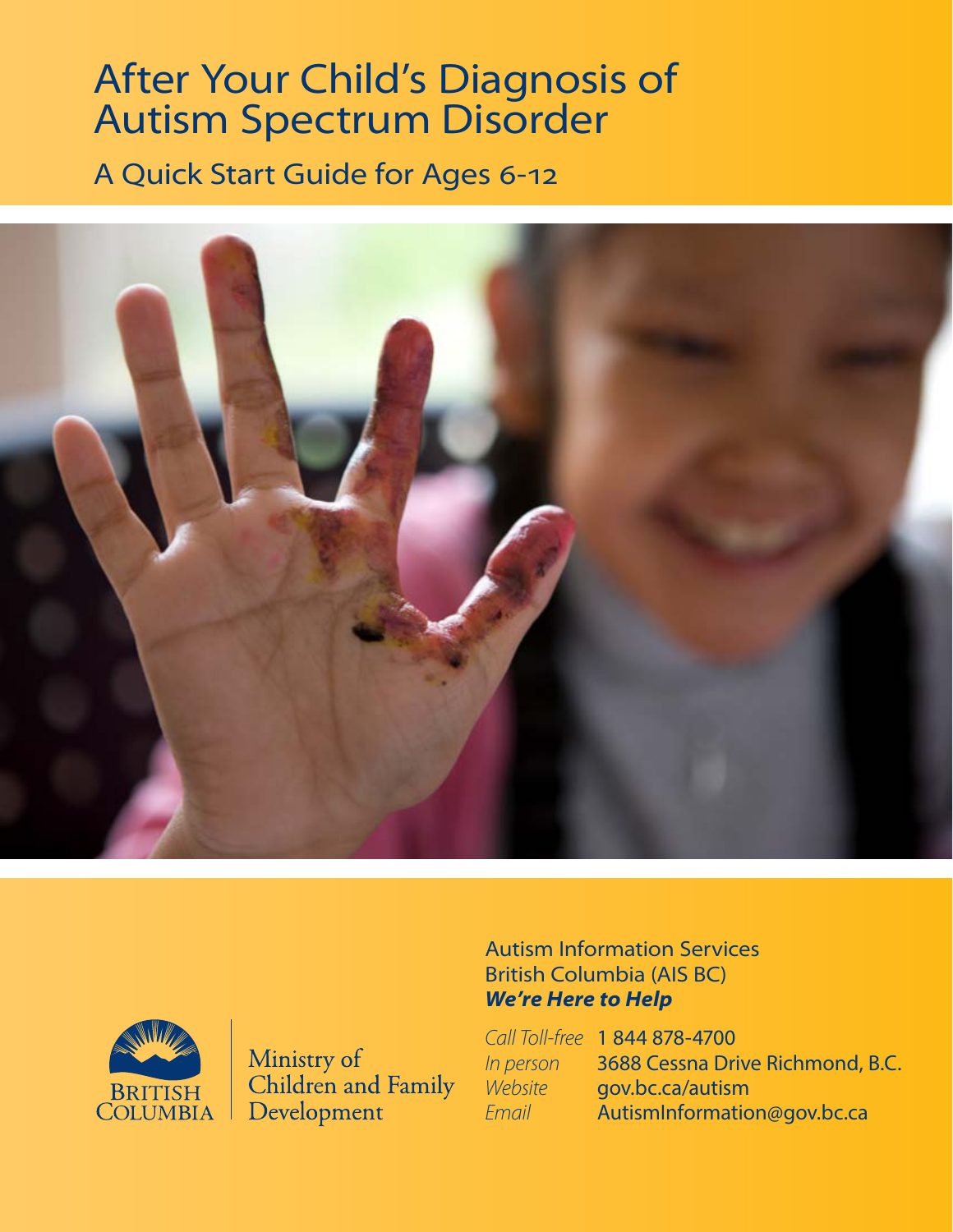*This guide was developed, in collaboration with our partners, to help parents and other caregivers in their journey of understanding of autism spectrum disorder (ASD) and the related services available. We welcome your feedback. We will put your feedback to good use in future versions of the guide, as well as using it to help keep you informed on our website. Please send your comments to* [autisminformation@gov.bc.ca](mailto:autisminformation@gov.bc.ca) *with the subject heading "Guide Feedback". Thank you!*

*Copyright © March 2021, Province of British Columbia. All rights reserved.*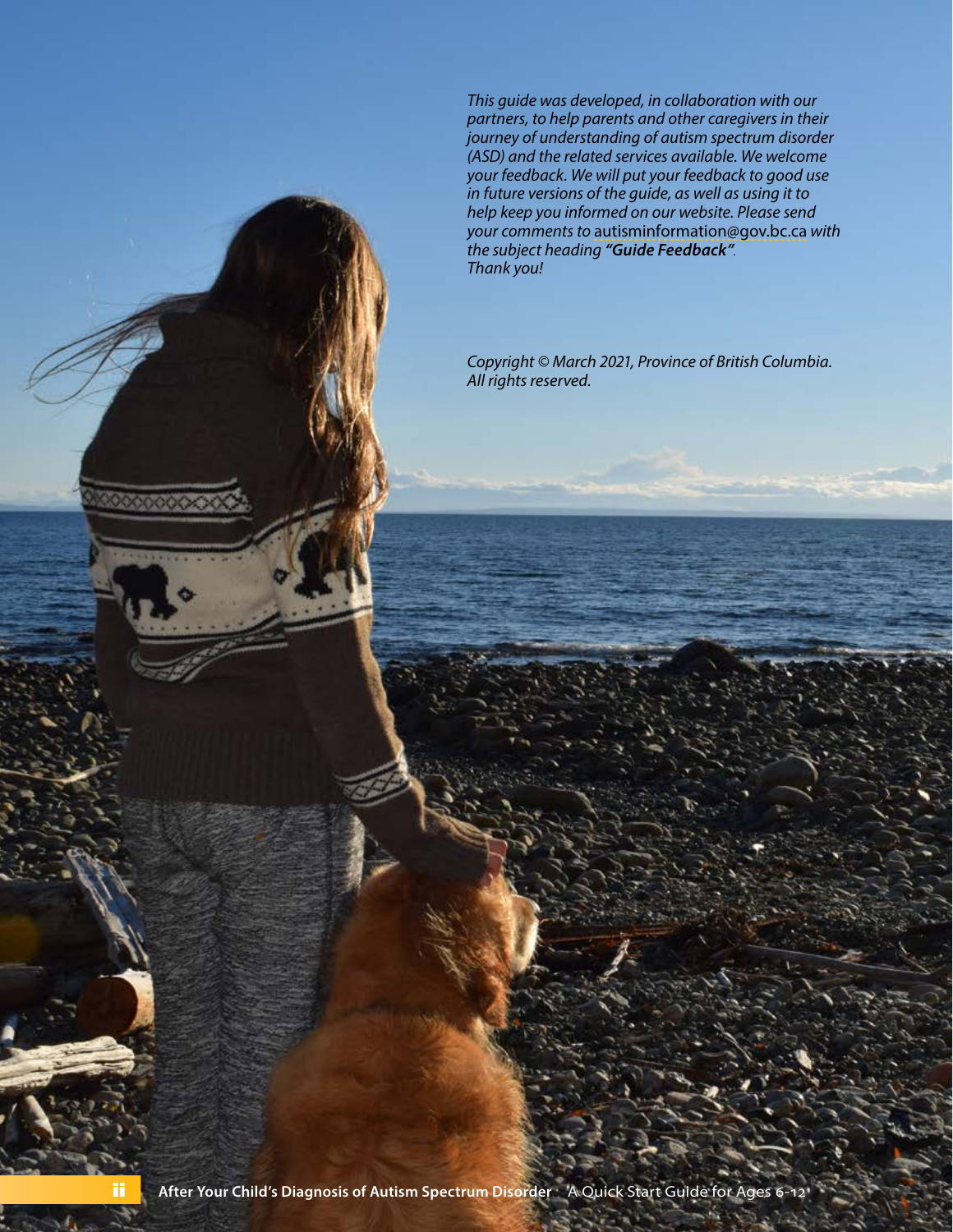When children are diagnosed with Autism Spectrum Disorder (ASD), families often have many questions.

Autism Information Services British Columbia (AIS BC) is here to help families along every step of their journey.

This guide will help you learn about autism spectrum disorder and best practice approaches, show you how to access autism funding, discuss hiring professionals and will suggest ways to connect with other parents. This guide is not intended to replace the "*A Parent's Handbook: Your Guide to Autism Programs*" which contains additional information on funding and policy.

## Autism Information Services British Columbia (AIS BC)

### About Us

Autism Information Services British Columbia (AIS BC) is part of the Ministry of Children and Family Development (MCFD).

AIS BC is a provincial information centre for autism and related disorders. Our experienced staff provide information on best practice treatments, supports and training to families, service providers and community professionals across the province.

Our staff is available to assist you in English, Chinese, Punjabi and Tagalog. We also have access to interpreters to support you in over 50 languages.

AIS BC also manages the Registry of Autism Service Providers (RASP). (*[See page 6 of this guide for](#page-7-0)  [more information.](#page-7-0)*).



### We're Here to Help

We are here to help with questions related to:

- **•** Providing information on assessment and diagnosis
- **•** Best practice treatment options
- **•** Effectively using and navigating the Autism Funding Program
- **•** Finding and hiring professionals to work with your child
- Μ Identifying and accessing provincial and locallevel community supports and services
- Μ Managing transitions across infancy, preschool, school-age, and entering adulthood

### Connect With Us

- Μ 8:30am to 4:30pm (M-F) excluding statutory holidays
- **D** In person: 3688 Cessna Drive, Richmond, B.C. V7B 1C7 No appointment necessary
- **•** Toll Free Line: 1 844 878-4700
- Μ Email (general information): [AutismInformation@gov.bc.ca](mailto:AutismInformation@gov.bc.ca)
- **D** Email (Registry of Autism Service Providers): [RASP@gov.bc.ca](mailto:RASP@gov.bc.ca)
- Μ Website: [gov.bc.ca/autism](http://gov.bc.ca/autism)

We are located on the first floor of the GoodLife Fitness Family Autism Hub at the Pacific Autism Family Network (PAFN)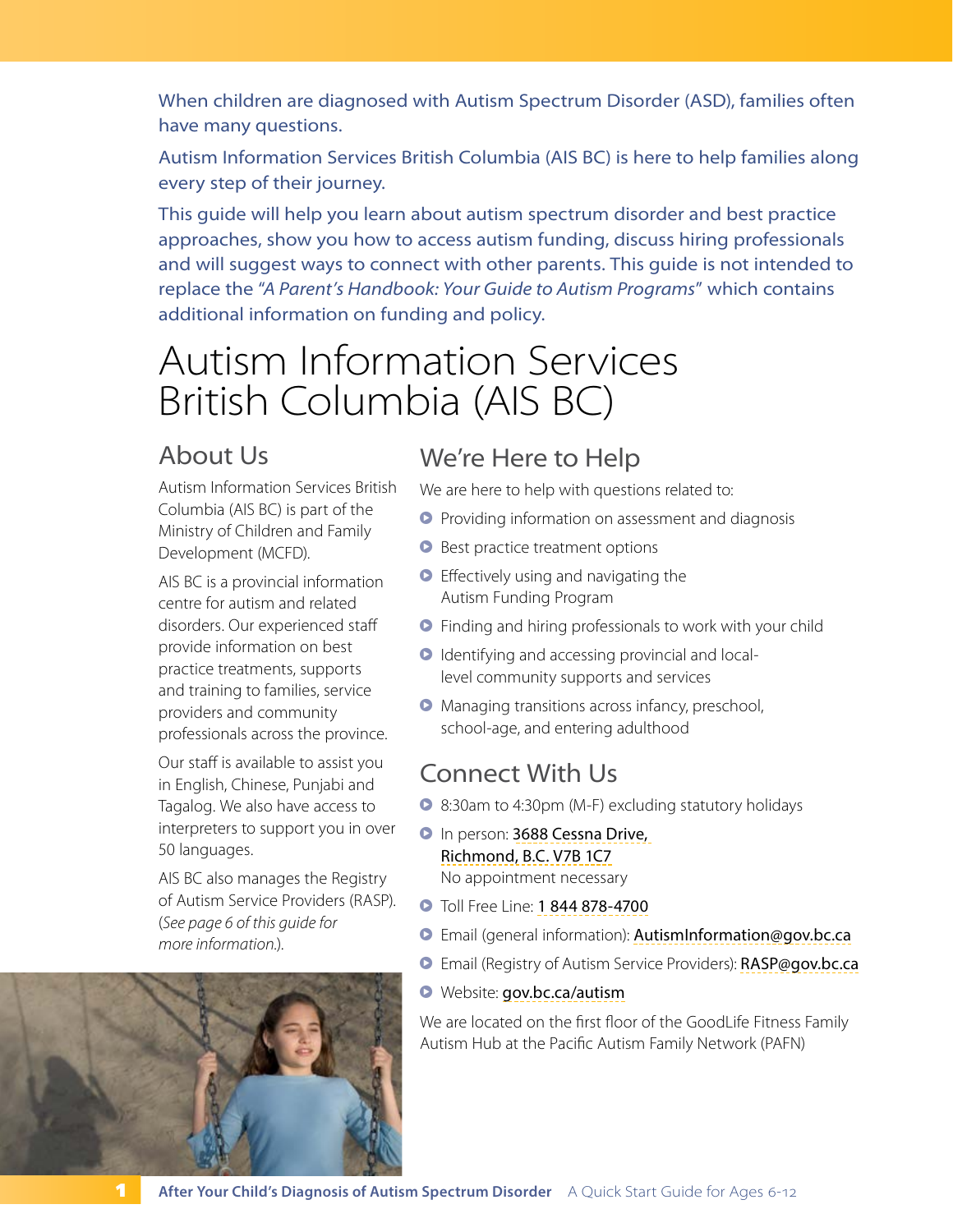### What is Autism Spectrum Disorder?

Autism Spectrum Disorder (ASD) is a complex condition that impacts brain development and affects a person's social relationships, communication, interests and behaviour.

ASD presents itself in a wide variety of ways and individuals can exhibit many different combinations of the behaviours in any degree of severity. Each person with ASD is unique and the needs, skills, and abilities of each person are affected differently.

Often a person with ASD has difficulty with communication and social interactions. This can include:

- Μ Being nonverbal or responding inappropriately in conversations
- Μ Difficulty understanding non-verbal cues
- **•** Difficulty building age appropriate friendships
- **•** Engaging in restricted or repetitive behaviours such as being overly dependent on routines, highly sensitive to changes in the environment and attachments to objects

### Autism Funding Programs in British Columbia

Services and supports for children with an autism diagnosis in B.C. are funded by the Ministry of Children and Family Development (MCFD) through an individualized funding model. Individualized funding means that families have access to money to purchase eligible services and supports from private practitioners that best meet the unique needs of their child.

There are two funding programs:

#### **Autism Funding: Under Age 6**

Families can access up to \$22,000/year to pay for eligible services

#### **Autism Funding: Ages 6-18**

Families can access up to \$6,000/year to pay for eligible services

### What Can Families Purchase With Autism Funding?

The goal of autism funding is to help families with the cost of purchasing intervention services that will promote their child's communication, social-emotional, academic and functional life skills development.

Only specific services, therapies, training and equipment are eligible for funding.

Families may use up to 20% of their annual funding to purchase eligible equipment, travel or training.

*For more detailed information about autism funding, view A Parent's Handbook: Your Guide to Autism Programs at:* [gov.bc.ca/autism-forms-resources](http://gov.bc.ca/autism-forms-resources) *— available in nine languages*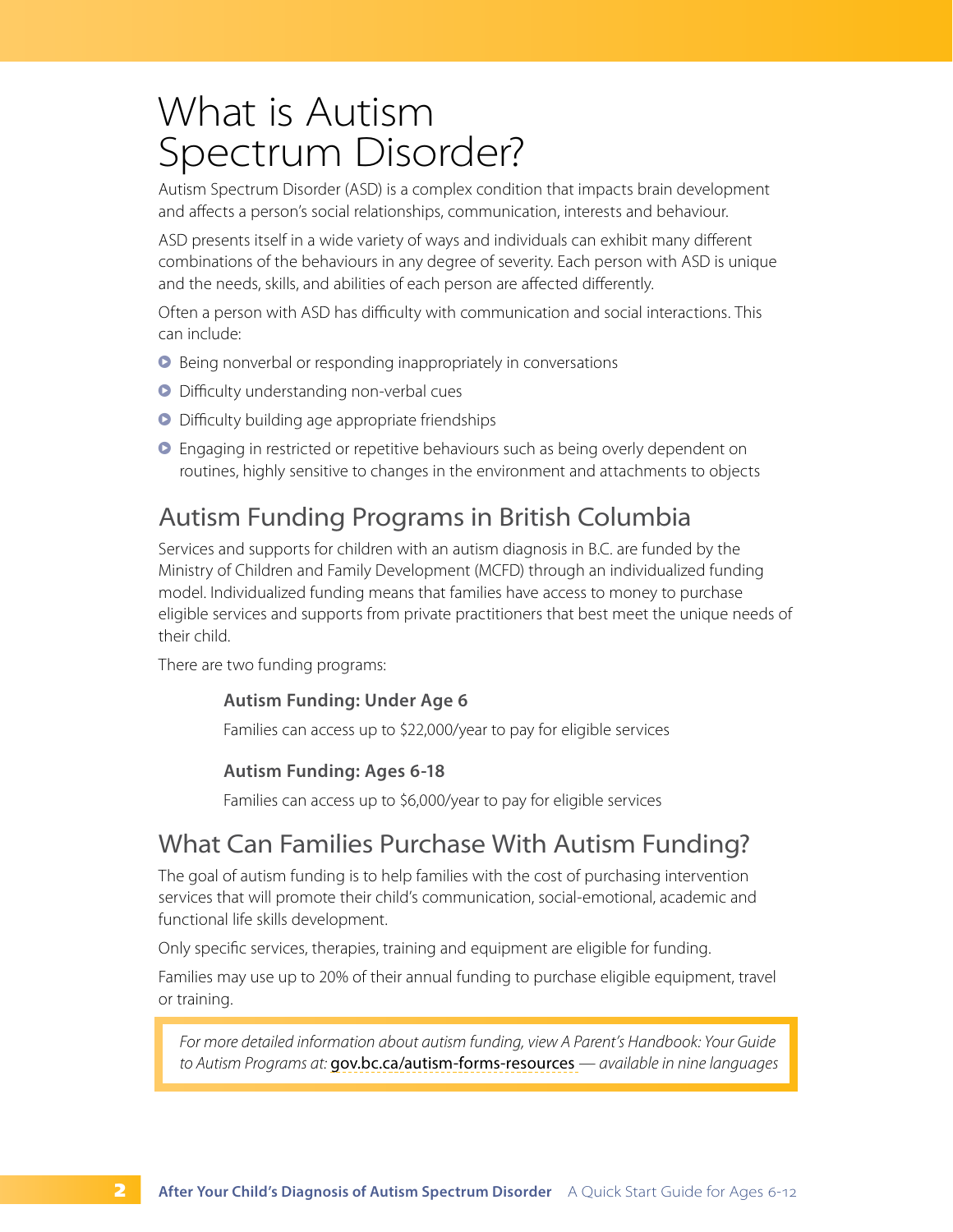### How Autism Funding Works

Once your child is approved as eligible for autism funding, the Autism Funding Branch (AFB) sets up a funding account in your child's name.

Parents then choose eligible service providers who meet their child's needs.

Parents complete and submit forms to the AFB to identify their chosen service providers and confirm information about the service being provided.

Service providers send their invoices to the AFB after the service has been provided.

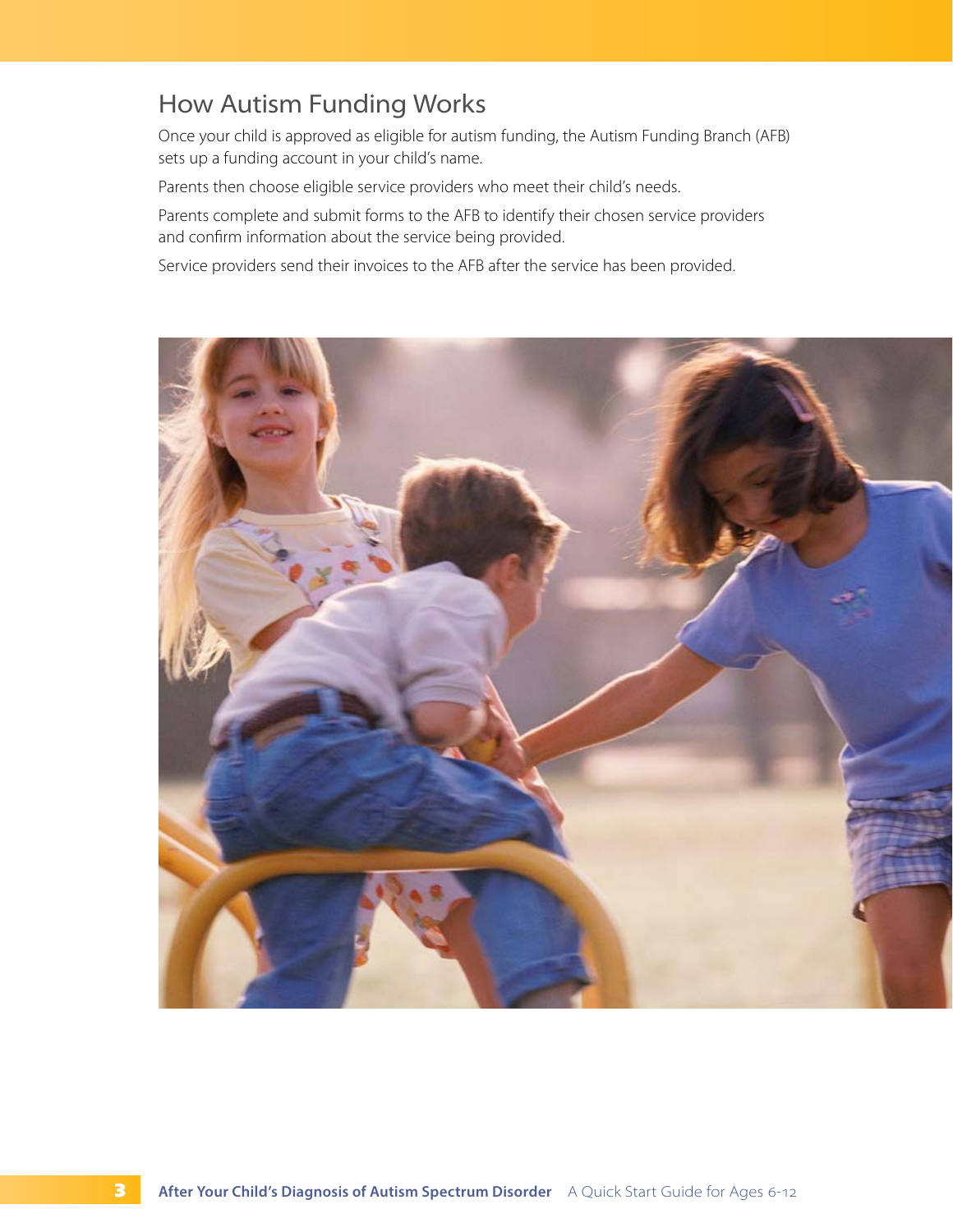## How To Apply For & Access Autism Funding



**AUTISM PROGRAM APPLICATION BIRTH** CERTIFICATE **SERVICES CARD**

2

**OR**

Contact the local Ministry of Children and Family Development (MCFD) office to make an appointment and schedule a meeting with a **Children and Youth with Support Needs (CYSN) Worker.**

If you need assistance locating your local CYSN MCFD office, contact Autism Information Services British Columbia (AIS BC) at 1 844 878-4700.

#### **Bring the following documents to your meeting with your CYSN worker:**

- **Proof of child's age** (e.g., birth certificate/passport)
- **O** Child's BC Services Card

**OR**

 $\bullet$  **Autism Program Application Form** 

and ONE of the following forms filled out by your child's diagnostician:

#### **A. Clinical Outcomes Form**

If your child was diagnosed through the BC Autism Assessment Network (BCAAN)

#### **B. Non-BCAAN (Private Diagnosis Form)**

If your child was diagnosed in a private clinic in B.C. (please note: a private diagnosis also requires you to provide all written reports to your CYSN Worker)

#### **C. Confirmation of Diagnosis Form**

If your child was diagnosed out of province and you had a qualified B.C. specialist confirm the diagnosis in B.C. (please note your original assessment and diagnostic reports must be included).

**APPLICATION FOR AUTISM FUNDING** 3

Your CYSN social worker will provide you with information about the Autism Funding Program and make sure you have all of the required documents completed. After this is competed, your **Autism Funding Agreement** will be mailed to you within 2-4 weeks from the **Autism Funding Branch (AFB)**.

When you receive the **Autism Funding Agreement**, sign and return both copies, by mail, to the AFB within 2 weeks. It is recommended that you make a photocopy to keep for yourself.



After receiving your two signed agreements, the AFB will send you a **"Welcome to Autism Funding"** letter outlining your available funding.

You are now ready to select your service providers. *See page 5 of this guide for more information.*

Register for My Family Services (MyFS) to manage your child's Autism Funding online and submit documents electronically at [gov.bc.ca/autismfunding](http://gov.bc.ca/autismfunding)



After selecting your service providers, complete the **Request To Pay Service Provider/ Supplier (RTP) form** and submit it to the AFB (Remember to review the RTP(s) with your service provider(s) for accuracy).

You will receive a letter from the AFB confirming authorization details.

After providing service to your child, service providers submit their invoices to the AFB.

The AFB processes the invoice and pays your service provider directly[.](http://autisminfo.gov.bc.ca)

*If you have any questions, we're here to help:* **1 844 878-4700** *or* [gov.bc.ca/autism](http://gov.bc.ca/autism)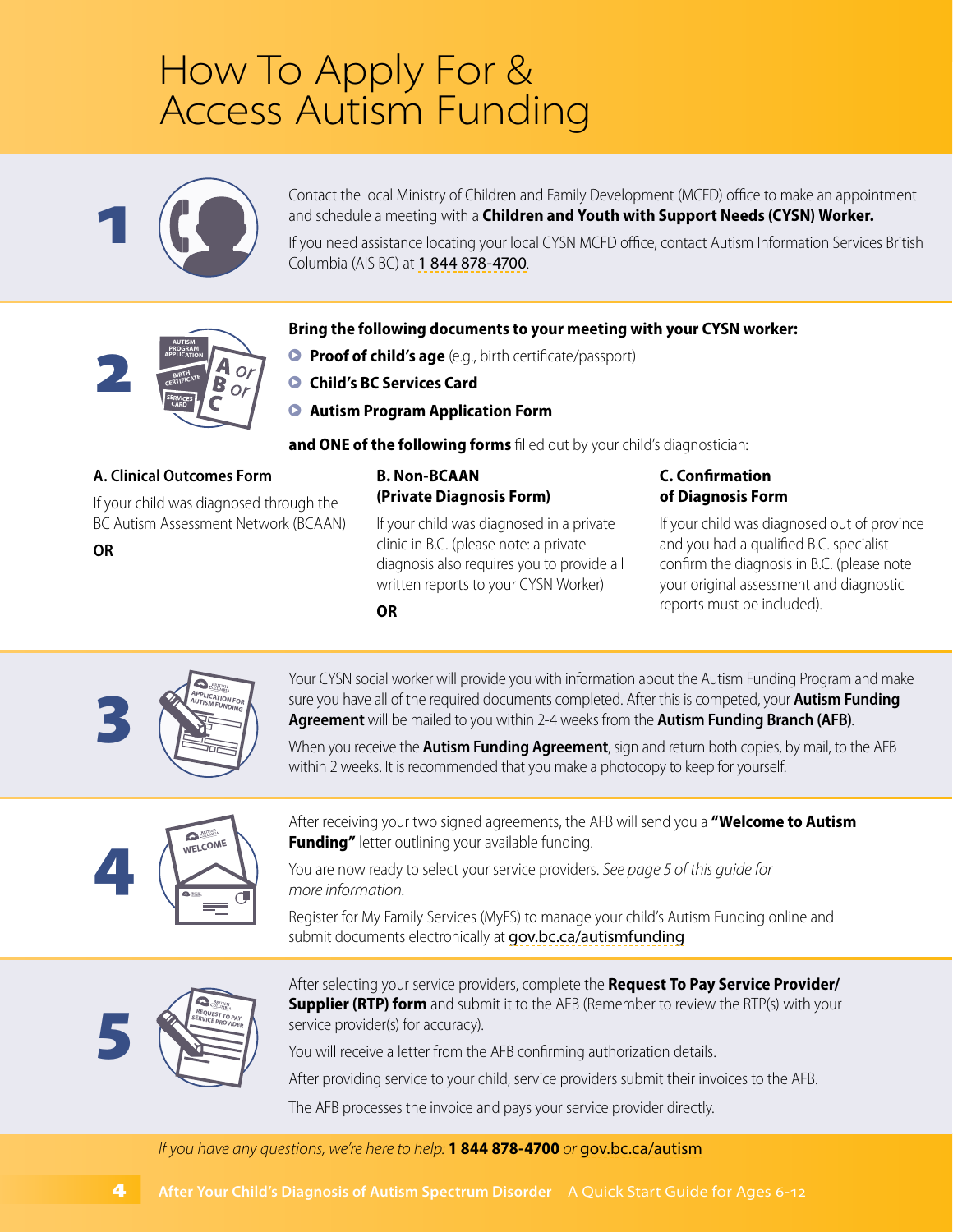## Finding My Team

### Hiring Service Providers

Autism Funding Programs encourage families to be in the driver's seat of their child's intervention program.

- **•** Parents are responsible for finding and hiring service providers for their child.
- **•** The Autism Funding Branch is responsible for paying authorized invoices from those service providers.

## Building and Maintaining a Strong Treatment Team For Your Child

An effective program for children with ASD requires a multidisciplinary team of qualified professionals who can work together with parents and family members.

For children under the age of six, families must select professionals from the Registry of Autism Service Providers (RASP).

It is recommended that families of children age six and over also access the RASP as there is no equivalent listing for professionals working with children over age 6:

A team may include, but is not limited to:

- **B** Behaviour Analyst and/or Behaviour Consultant
- **•** Speech-Language Pathologist
- **O** Occupational Therapist
- **O** Physical Therapist
- **B** Behaviour Interventionist
- **O** Preschool or school personnel
- **O** Extended family
- **O** Physician
- **O** Psychologist

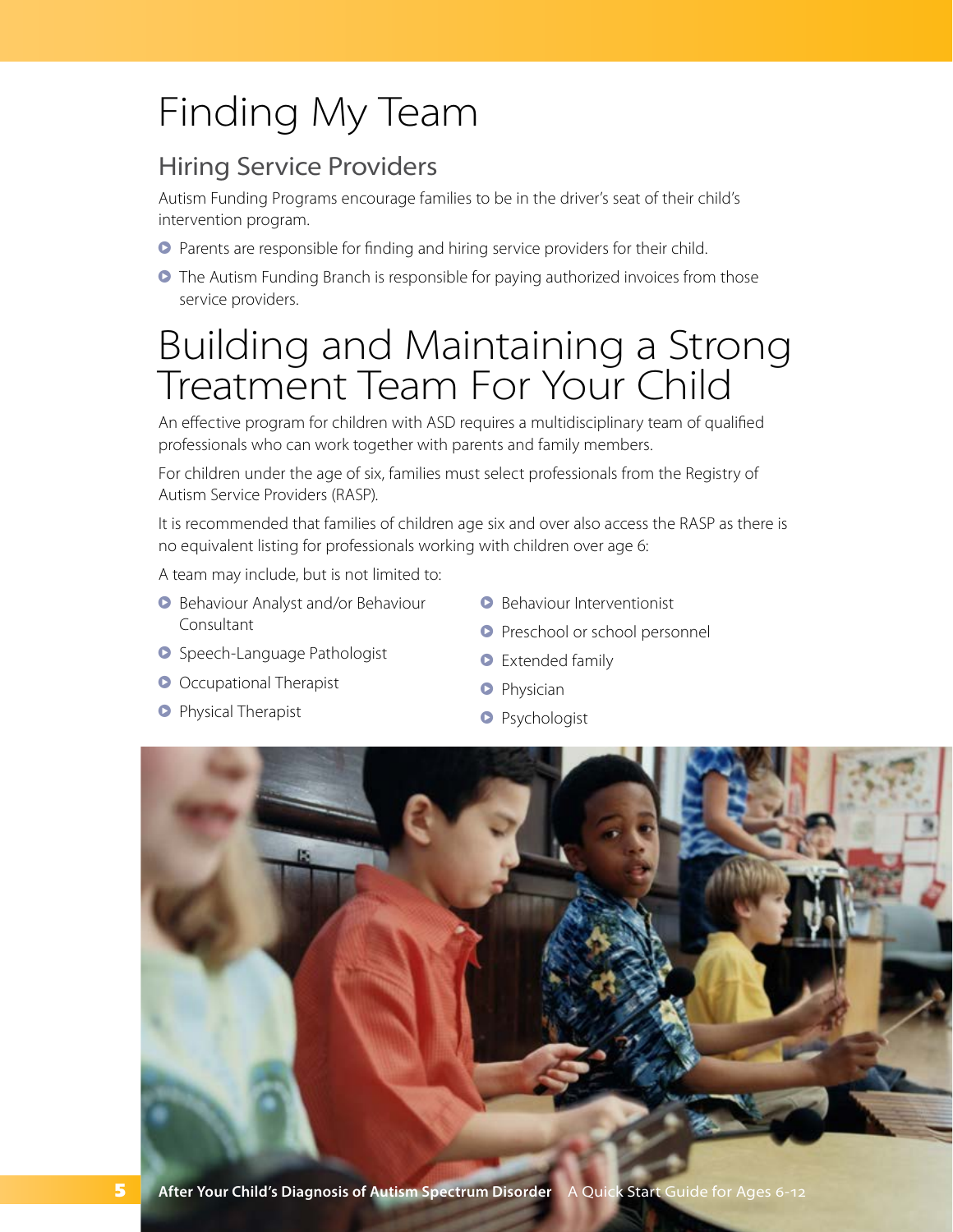## Building and Maintaining Strong Relationships With Your Team

Your child's program may include both in and out of school services. It is important to understand the role of each person on your child's team to maintain a good working relationship.

#### **In your home program:**

- **•** Know how much time they will spend with you and your child, and what they charge for services
- **•** Meet regularly with team members
- **•** Review information recorded by team members
- **•** Communicate your child's needs to the team

#### **In your school program you will want to:**

- **•** Check to see whether your child is progressing and meeting their goals
- **•** Treat team members with respect and encourage ongoing, positive communication between team members
- **•** Regularly evaluate whether team members are a proper fit for your child
- **•** Ask your child's school team about their role with your child.
- **•** Discuss how you can work together to ensure consistency and collaboration between your child's school and home services.

## <span id="page-7-0"></span>What Is The Registry of Autism Service Providers (RASP)?

The RASP is a list of professionals whose education, training and experience qualify them to design and supervise the implementation of intensive, comprehensive, and effective treatment programs for children with ASD. Many RASP professionals work with children age 6 and over.

There are four general types of professionals listed on the RASP:

- Μ Behaviour Analysts/Consultants (BA/BC) (non-supervised and supervised)
- **•** Speech-Language Pathologists (S-LP) (non-supervised and supervised)
- Μ Occupational Therapists (OT) (non-supervised and supervised)
- Μ Physical Therapists (PT)

To learn more about these professionals, please visit [gov.bc.ca/autism](http://gov.bc.ca/autism) under the tab "Autism Intervention"

Behaviour Interventionists (BIs) are not listed on the RASP, but should be supervised by a professional.

To see examples of treatments that demonstrate a variety of interventions visit [autismnavigator.com](http://autismnavigator.com). You will find the **ASD Video Glossary** under the tab "Family Resources". You will need to create a free account and sign in to view videos. *Call us for assistance: 1 844-878-4700.*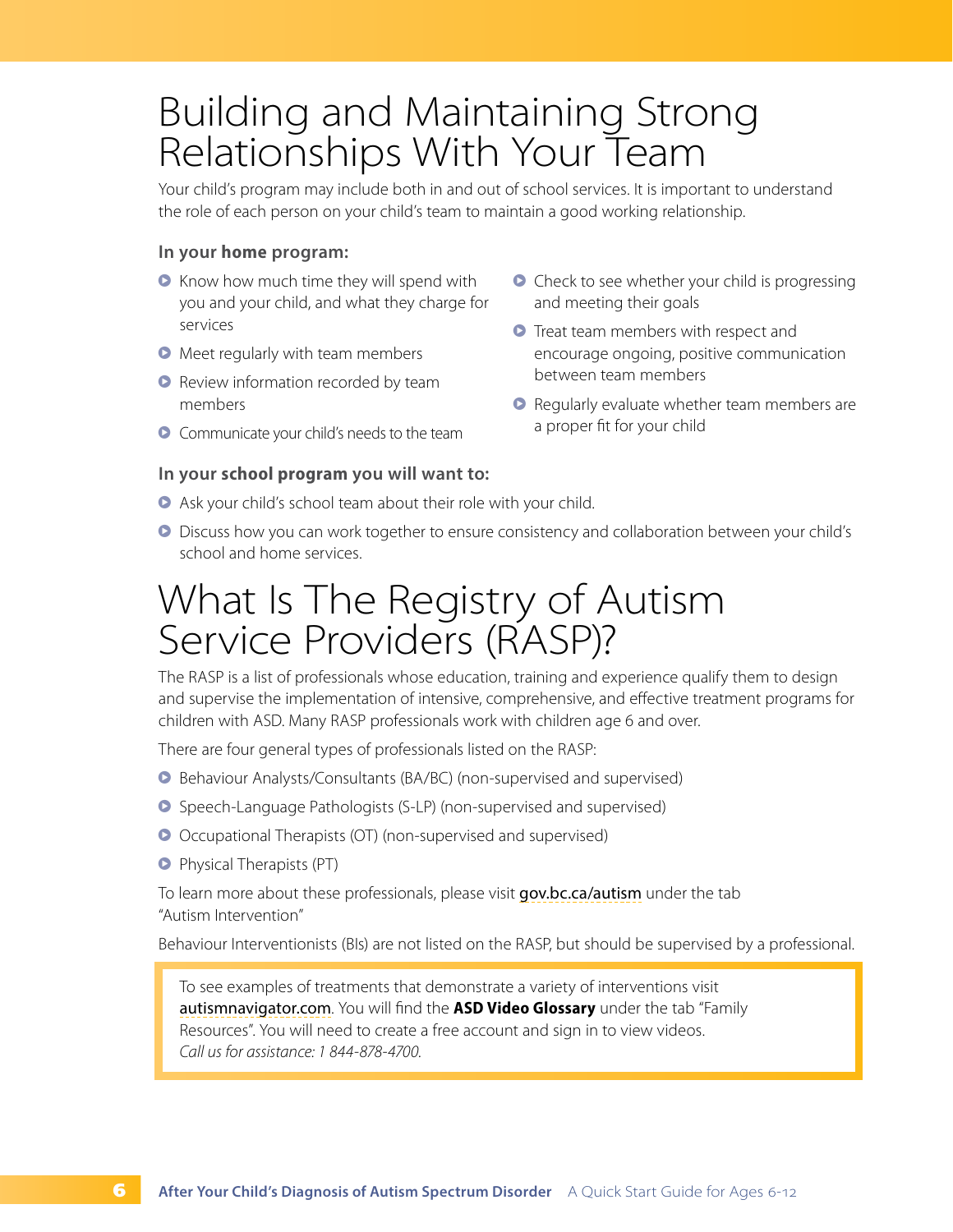## Developing an Intervention Plan

Now that your child is school age it is important to make sure that his or her services and overall intervention plan are consistent between home and school. For your home program, your child should have a Behaviour Plan of Intervention (BPI) and for your school program, your child may have an Individual Education Plan (IEP).

## What Is A Behaviour Plan of Intervention (BPI)?

A behaviour plan of intervention (BPI) is an individualized program that identifies goals designed for your child that focuses on determining areas where the child needs intervention. It is most often developed and written by a Behaviour Analyst/Consultant in collaboration with the family, and should include input from other professionals who are members of the child's team and align with your child's Individual Education Plan (IEP).

Your BPI identifies the type of interventions that will be most effective for your child. The BPI also establishes a baseline that states "where your child is now" and looks towards "where you want to go." It acts as a roadmap that outlines how intervention will proceed and provides a platform to regularly review your child's plan and to measure his or her progress. It is important that parents are part of the planning and review processes and that intervention is always guided by a plan that is regularly reviewed.

*Overall, it is recommended that all service providers involved with your child provide you with a plan for their intervention that outlines specific goals, strategies for attaining those goals and a process to review and update the goals on a regular basis.*

## What is an Individual Education Plan (IEP)?

An IEP is a written plan developed by your child's school team for students with support needs. It describes individualized goals, how adaptations and modifications will be made to the curriculum, the services to be provided, and includes measures for tracking and monitoring achievement.

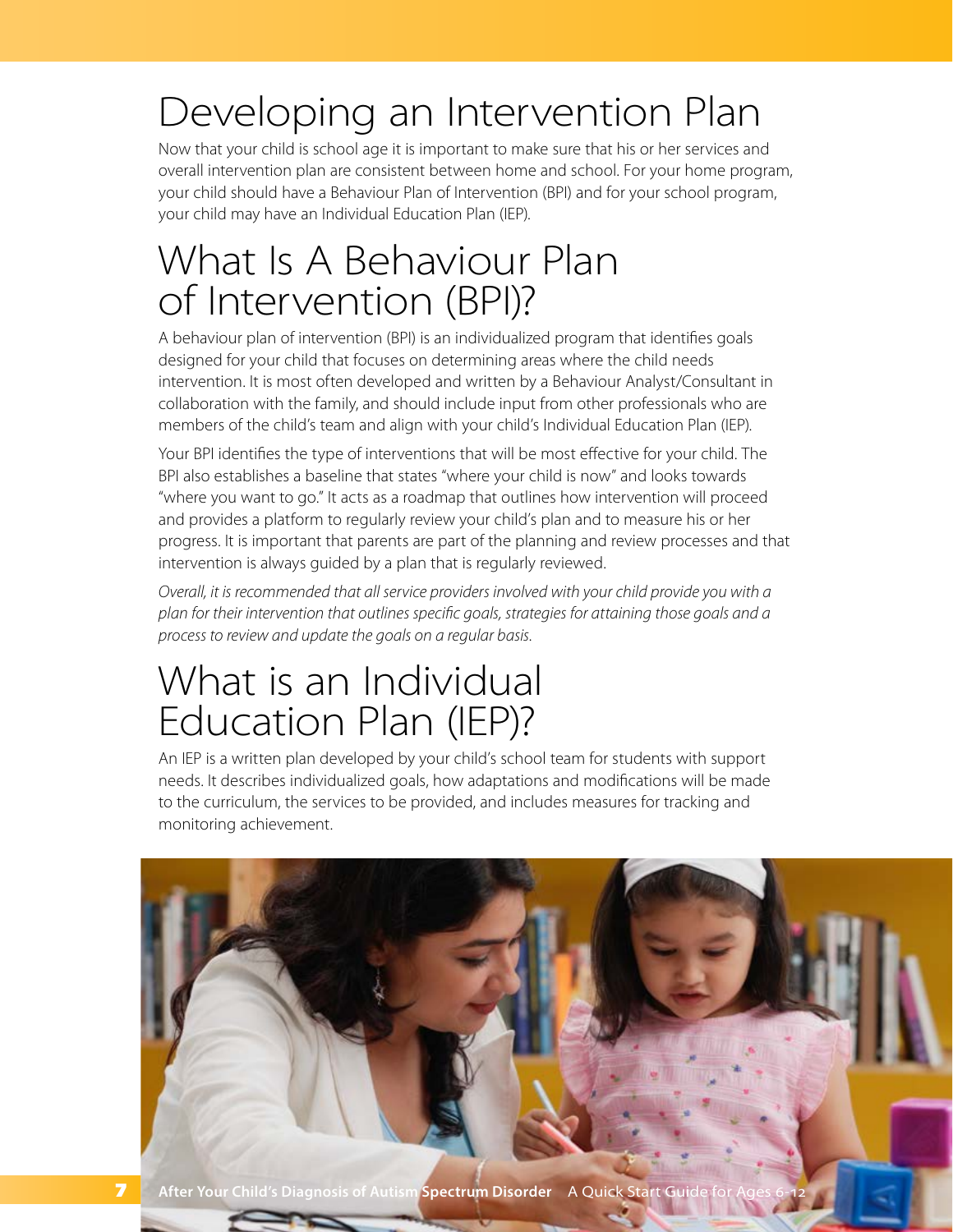## Finding the Right Professional

Choosing the right professional takes time. Here are some practical considerations to help you decide:

- **O** Do not rush into hiring
- **•** Take the time to meet face to face with a few professionals to find out what services  $\bullet$  Ask about how many hours of direct and programs they offer and if they are a good fit for your child and family
- **•** Find out the total costs that a service provider will charge before signing a contract or agreement
- **•** Decide on a treatment approach that will work for your family and be cautious if a provider insists their approach works for all children
- **•** Consider whether the service provider understands your family's priorities
- intervention the program provides
- **•** Consider how the professional will involve you and your family in your child's program
- Μ Ask about how much direct support you and your family will receive so that you can learn to use new strategies to support your child in daily life

### Deciding Where Services Will Take Place

**In a home-based program**, consider how much time you can contribute to managing the people coming into your home to provide therapy.

**In a centre-based program**, consider your travel to the program, the setting and if therapy outside of your home is a better fit for your family.

**In an agency-based program** (i.e. the agency provides a packaged program either in your home or in a centre), consider the following:

- **•** Ask who in the agency will work directly with your child
- **•** Not all of an agency's staff may be listed on the RASP. If you wish to hire a professional through an agency, it's important to ask:
	- Who in the agency is qualified to be on the RASP and how will she/he provide services to your child?
	- ▶ What services are you purchasing from the agency?
	- Are the agency's services eligible for autism funding?
	- $\blacktriangleright$  How does the agency ensure that all individuals working with your child are qualified and appropriately supervised?
	- $\blacktriangleright$  How does the agency administer and bill for services?
- Μ Agencies are not listed on the RASP, but many RASP professionals are affiliated with agencies.

To search the **Registry of Autism Service Providers** visit [gov.bc.ca/autism-RASP](http://gov.bc.ca/autism-RASP)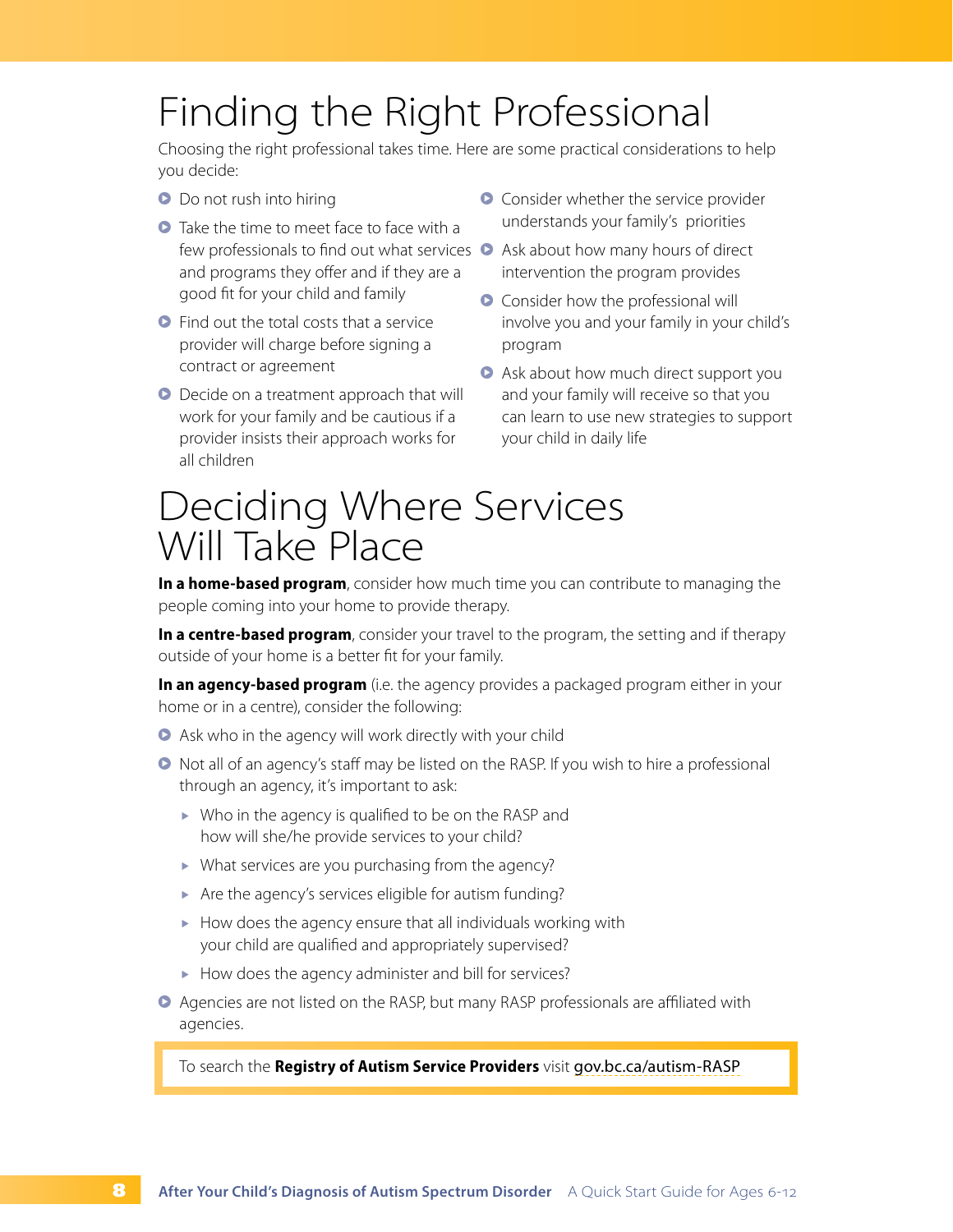## <span id="page-10-0"></span>Contracting With Services Providers

Since you are purchasing services for your child, you will want to be sure of exactly what you will be getting. This can be made clear by writing down the details and having your service providers sign that they agree. This would be considered your contract. Here are some details you could include:

- Μ A description of the services and the cost of each
- **•** Timelines and hours required and where the service will take place
- Μ A statement about confidentiality and release of your information to protect your privacy. This should include how information about your child will be stored and returned to you at the end of service.
- **•** What to expect on your bill including hourly rates.
- **A** A statement that rates and hours can't be changed without your written consent.
- Μ What will be done about session cancellations.
- **•** Service start and end dates that match up with your child's autism funding period.
- **O** Terms of ending service.

This is just a sample list. You can include whatever else you think is important for you and your service provider to agree upon.

### Keeping Track of Invoices

You can ask your service providers to share their invoices with them before they submit them to the AFB for processing. You also have the option of contacting the AFB to request that all submitted invoices be signed by you before they are paid. You can contact the AFB at 1 877-777-3530.

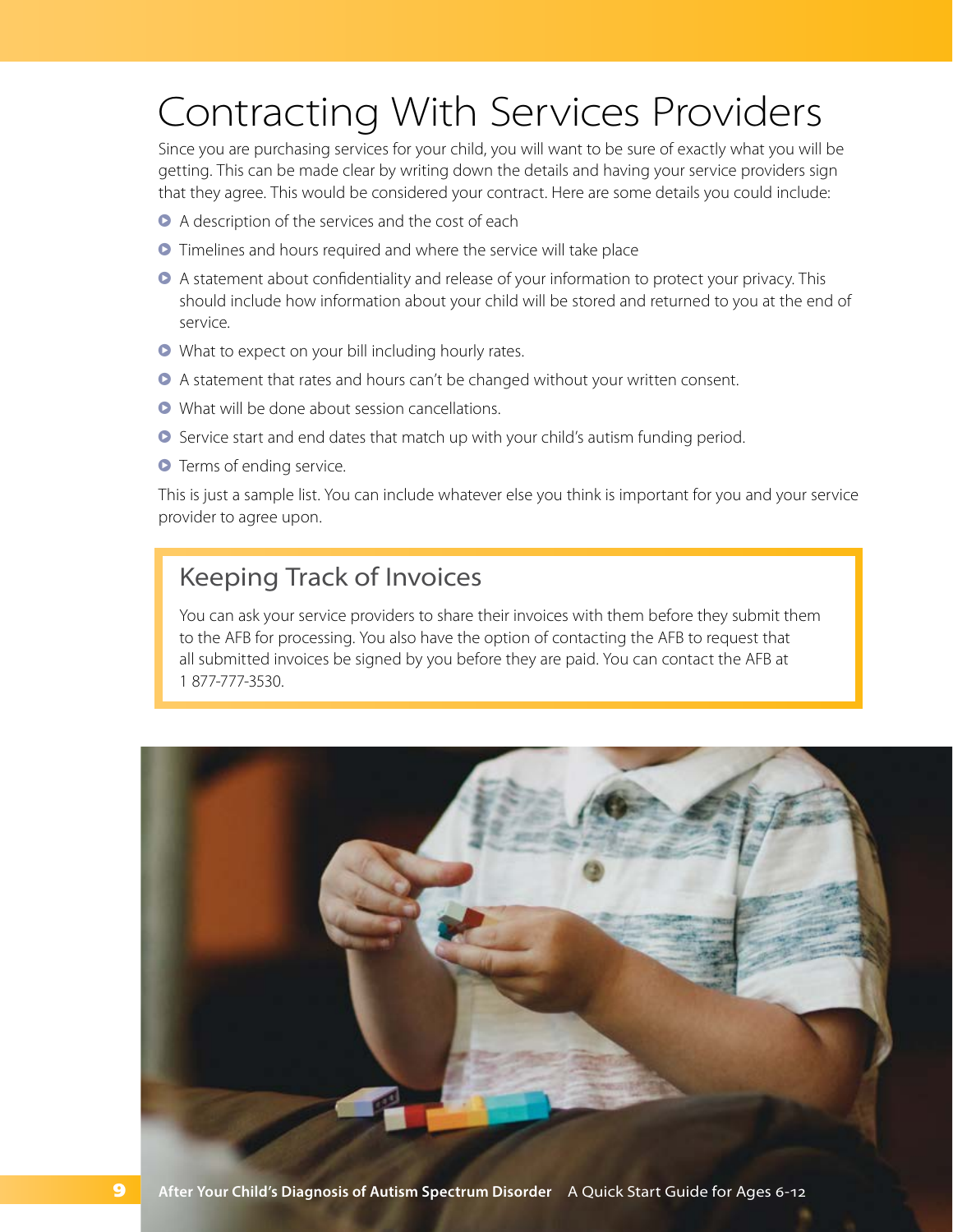## Therapy Approaches

The primary goal of treatment is to help every child reach his or her full potential.

Each child diagnosed with ASD is unique. For this reason, strategies need to be tailored to your child's individual strengths and needs. Overall, with intervention and support, children with ASD can experience a high quality of life and well-being.

Treatment will also change over time and at any one point may involve:

- Μ 1 to 1 therapy
- **Home-based programs**
- **•** School-based programs
- Μ Vocational/employment supports
- $\bullet$  Skills-based programs
- $\bullet$  Social programs
- **O** Group-based programs
- **Community/Recreation programs**
- **•** Complementary therapies that address your child's specific needs
- **O** Or any combination of the above or other approaches.

## What Approaches Work Best?

Research shows that there is no ONE approach that is 100% effective for all individuals with ASD.

But, approximately two-thirds of treatments proven to be effective in the literature are developed from behavioural theories and include the theoretical learning model of Applied Behaviour Analysis (ABA).

**Applied Behaviour Analysis (ABA)** is a science that involves systematically applying the principles of learning to bring about meaningful and positive change in social behaviours. For example, the principle of positive reinforcement tells us that behaviour that is followed by a reward will occur more often, so we use positive reinforcement to help individuals with autism learn new, important skills.

**The Registry of Autism Service Providers (RASP)** list ensures that all professionals listed have education and experience in ABA with young children with ASD. It is important that all individuals working with your child have adequate training, experience in behavioural learning models and that Behaviour Interventionists are adequately supervised by professionals who have this training and experience.

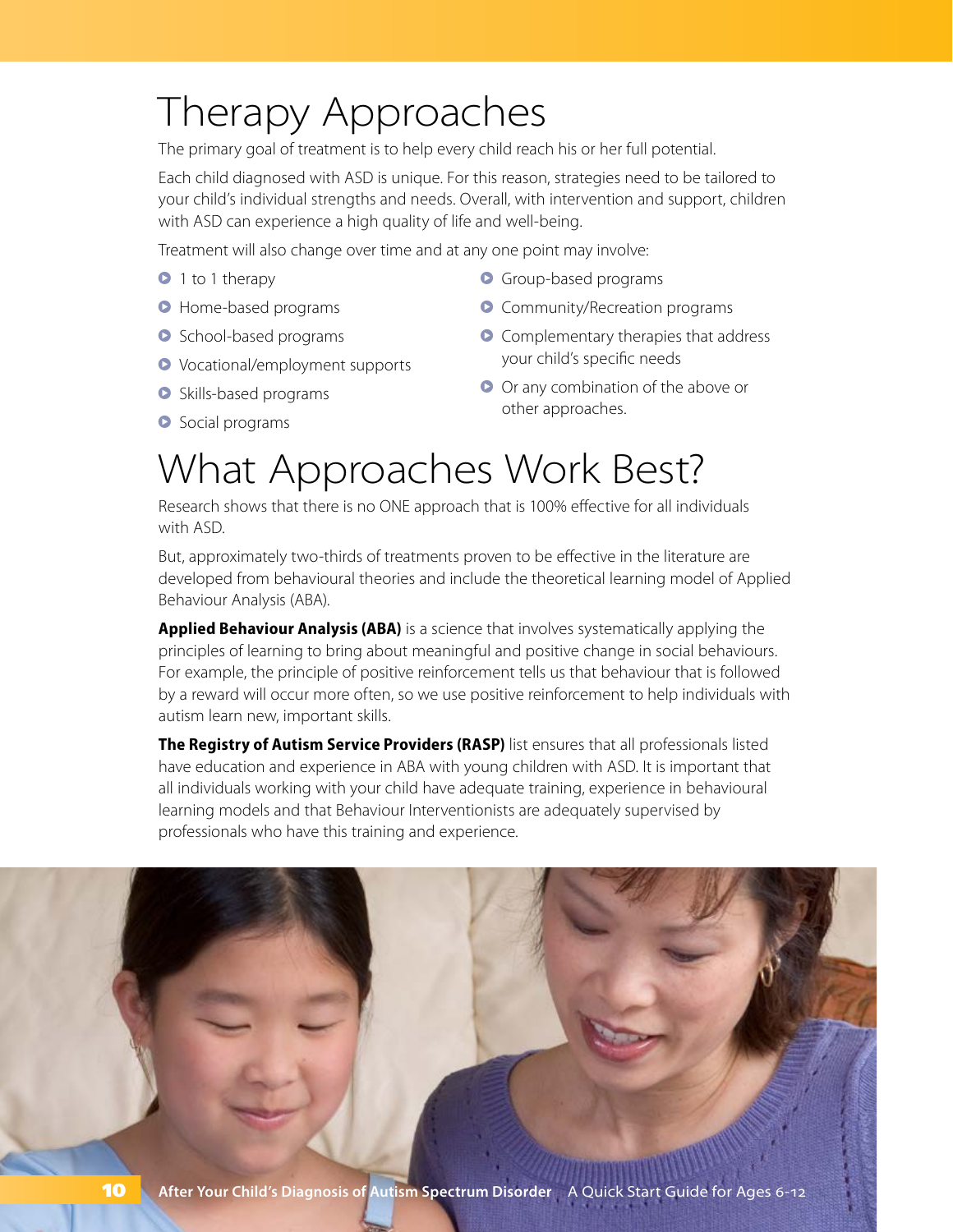### What Should My Child's Intervention Look Like?

### Key Components to Successful Programs:

- **•** Individual programming to meet your child's unique strengths and needs
- Μ Programming that is based on research/best practice and implemented by qualified and experienced professionals
- Μ Regular, planned opportunities to interact with typically developing same-age peers
- Μ Regular evaluation of the treatment plan to ensure that your child is meeting his or her goals and if not, treatment should be adjusted accordingly
- **•** Family involvement that takes into account your family goals
- **•** Multidisciplinary programming that targets the entire range of developmental domains including cognition, social, language, play and motor systems
- **•** Programming that emphasizes learning in many different contexts, including typical daily interactions, experiences and routines
- **•** Parent training and coaching opportunities with qualified professionals
- Μ Supervision of front-line workers (e.g., Behaviour Interventionists –BIs) by qualified professionals and consultants
- **O** Optimistic but realistic goals that are meaningful and age appropriate

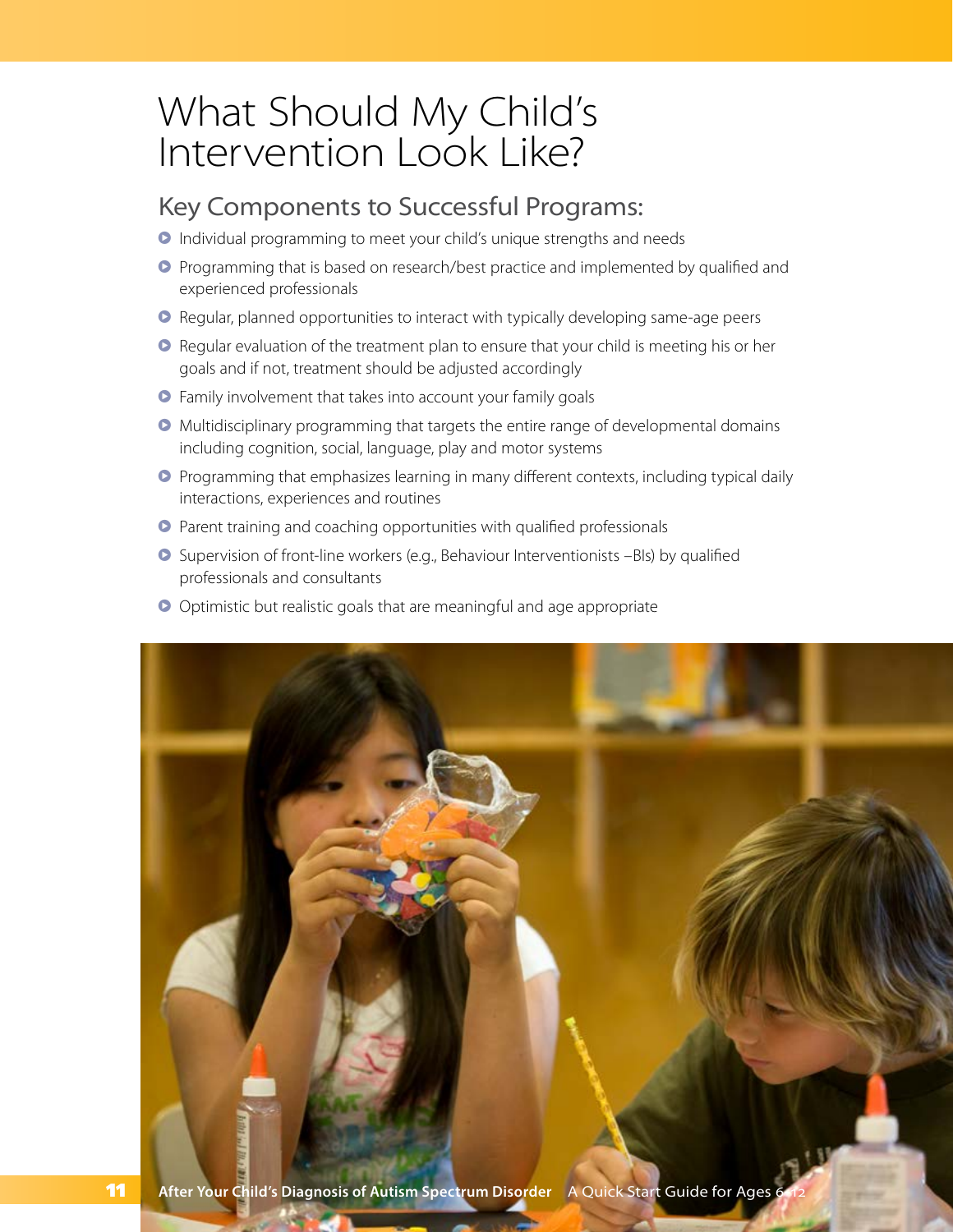## Program Planning for School-Age Children

#### **Collaborative Teams**

Building a team to meet your child's needs takes time. Spend time to speak with different professionals so that you can find the right team and get the right plan in place. Remember, what works for one child may not work for another and what works for your child may need to change over time.

Now that your child is school age, it is important to think about the connection between the services that you access outside of school and the services that you access within school. Make sure that the intervention techniques you use at home are consistent with those used at school and vice versa.

Overall, treatment is most effective when there is open communication and collaboration between the school and home environments. Consider inviting some of your home team to your child's school Individual Education Plan (IEP) meeting *(See page 7 for the definition of an IEP).*

#### **Importance of Inclusion**

Research has consistently demonstrated that the inclusion of students with support needs in general education classrooms results in positive outcomes. "Inclusive education means that all students attend and are welcomed by their neighbourhood schools in age-appropriate, regular classes and are supported to learn, contribute and participate in all aspects of the life of the school" (Inclusion BC)

#### **Setting Goals**

When developing your school-aged child's intervention program, think about what **environments** your child spends time in or would like to spend time in, and what **skills** your child can develop to interact and be successful across a range of settings.

#### **Common intervention goals for school age years include:**

- $\bullet$  Communication (both producing language to initiate interaction with others and understanding language from others)
- **•** Socially interacting with peers
- **•** Self-regulating and self-managing behaviours
- **•** Paying attention to relevant things in the environment (at home and school)
- **O** Organizational skills
- **O** Supporting sensory needs

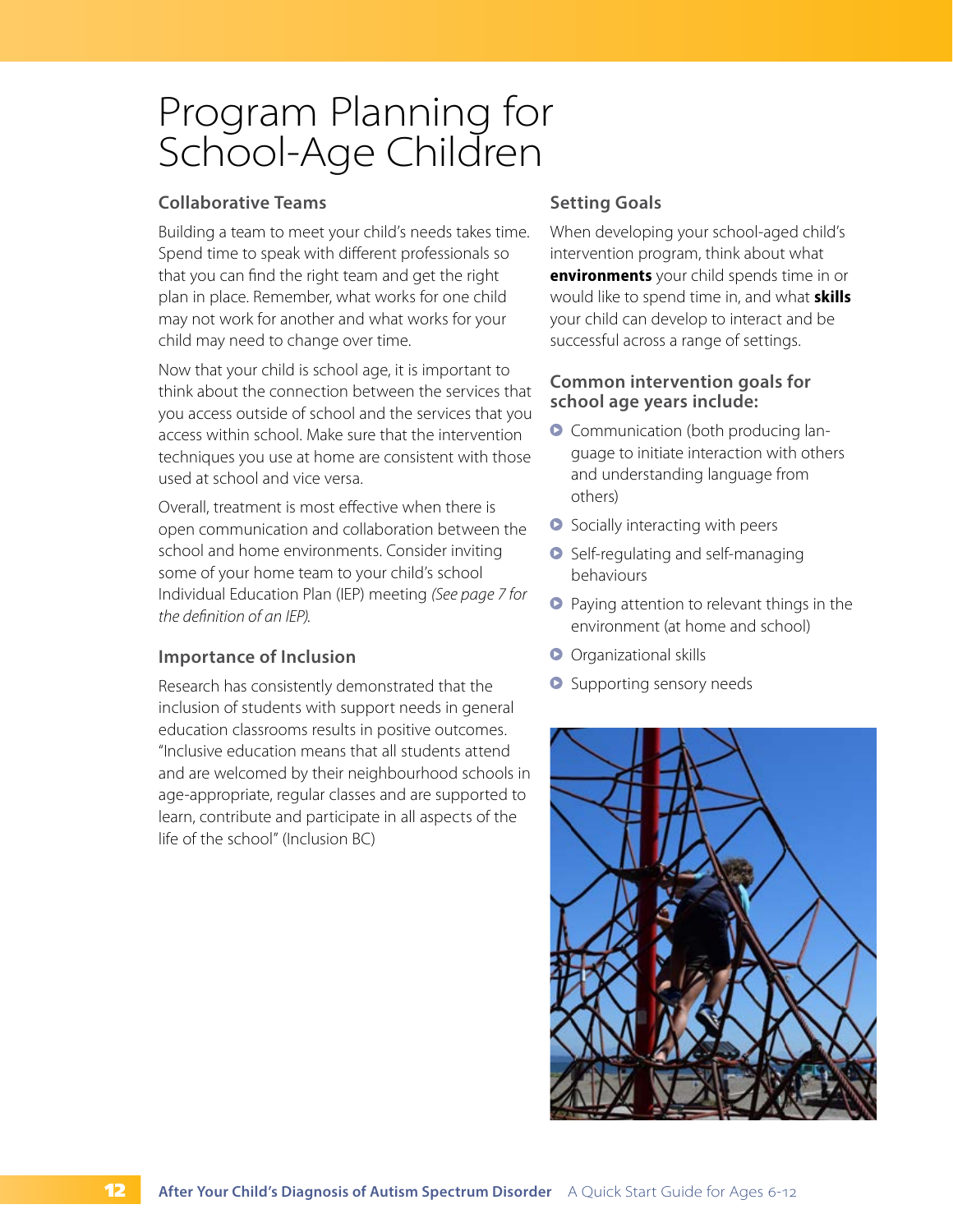#### **Effective teaching strategies**

Common and effective teaching techniques for children with ASD include but are not limited to:

- **G** Social skills training (for children with ASD and/or social skills training for their neurotypical peers)
- Μ **Visual schedules and visual supports** (can help create a more structured environment to help with organization, preparedness, anxiety, and/or challenging behaviors)
- $\bullet$  **Video Modeling** (video demonstrations of positive behaviors)
- Μ **Visual Scripts and Social Stories™**  (can help teach social rules and social understanding)

Regardless of what your child's plan looks like, the intervention should be rooted in **Evidence-Based Practices (EBPs)** and individualized to your child's unique needs. Professionals should be able to speak to the research evidence supporting the intervention(s) and/or strategies they plan on using with your child.

#### **Family-School Liaison Service**

#### The **Provincial Outreach Program for Autism and related Disorders (POPARD)**

funded by the BC Ministry of Education has a Family-School Liaison Service which provides tools, guidance and support for families, and schools and personnel to facilitate positive relationships. Visit [popard.ca](http://popard.ca) for more information.

#### **Challenging Behaviours**

Children with ASD sometimes engage in challenging behaviours. Behaviours may be mildly intrusive or may involve significant disruptions at home and/or school.

Challenging Behaviours should be assessed and addressed by qualified professionals with knowledge and experience in Positive Behaviour Support (PBS).

#### **Positive Behaviour Support (PBS)**

#### **Positive Behaviour Support (PBS)**

combines the principles of ABA with those of other disciplines to decrease challenging behaviour, primarily by teaching new skills and making changes in a person's environment.

PBS often focuses on understanding why challenging behaviours occur and then teaching new skills to replace those behaviours.

For more information on PBS, it is recommended that you take some time to review this website: [pbis.org](http://pbis.org).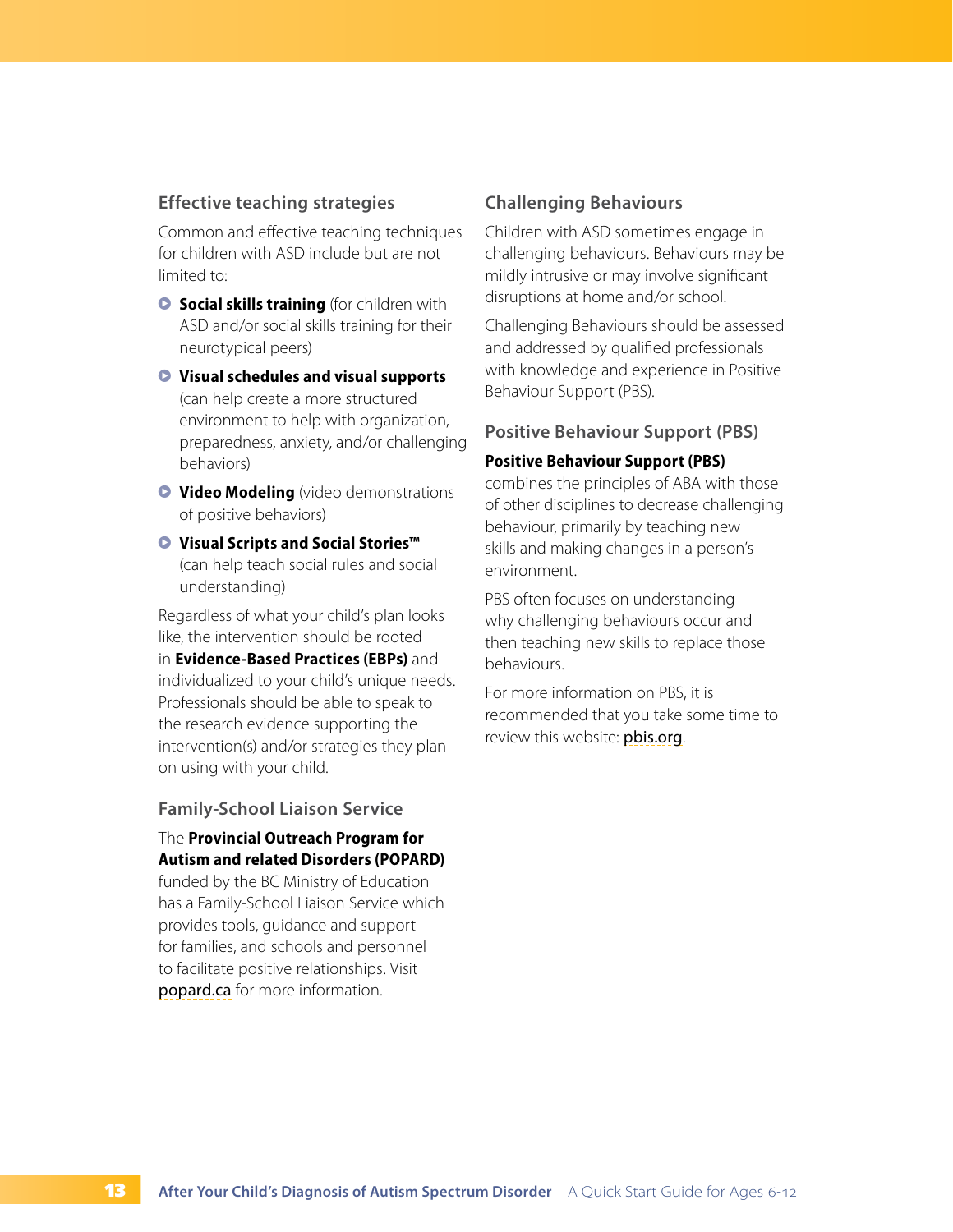## Options for Hiring Service Providers For Your Team

Parents of children eligible for autism funding make the final decision on who to hire.

Parents can choose three options for hiring service providers:

### 1. Hiring Direct Employees

The parent becomes the direct employer. As an employer you will need to learn about how to comply with labour legislation which includes deducting employment related costs (e.g., income tax, CPP, EI).

### 2. Hiring Self-Employed Contractors

The parent enters into a contract with a self-employed contractor who is then responsible for their own employment-related costs. *Most parents choose this option.*

### 3. Hiring Agencies

The parent contracts with an agency. Agencies are independent businesses with their own staffing models of professional and non-professional staff. A parent will enter into a contract with an agency and the agency is responsible for their own employment related costs.

*A Parent's Handbook: Your Guide to Autism Programs* is available in nine languages at [gov.bc.ca/autism-forms-resources](http://gov.bc.ca/autism-forms-resources)

It is strongly recommended that you consider having a written agreement (contract) with all your service providers. *[See page 9 of this guide for more information.](#page-10-0)*

A written contract outlines both the service providers responsibilities, expected costs for service and the parents' obligations.

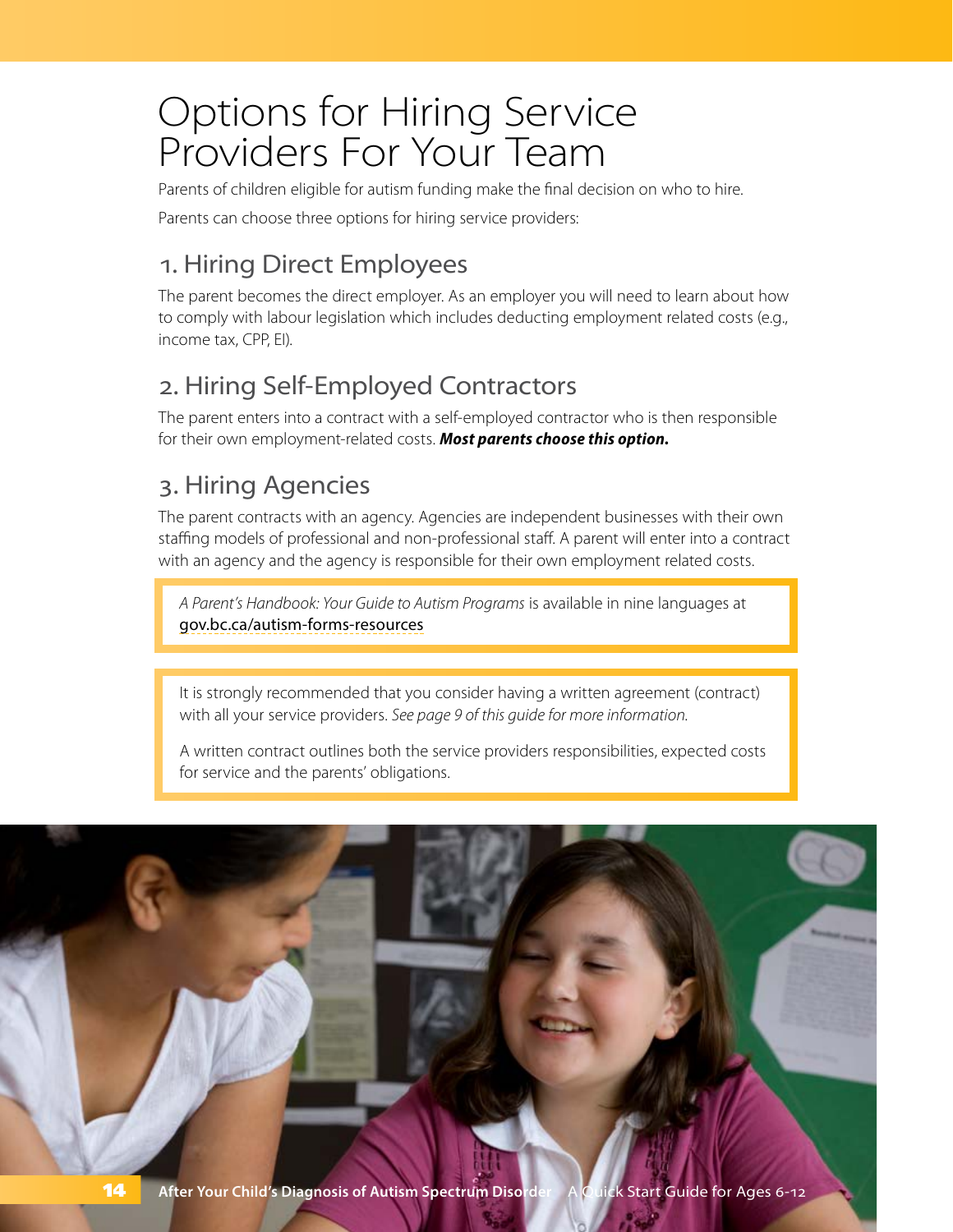## Who Can Help With the Paperwork?

### How to Contact the Autism Funding Branch (AFB)

The AFB has Customer Service Representatives who are there to help you.

- $\triangleright$  Office Hours: 8:30am 4:30pm M-F (excluding statutory holidays)
- Phone: 250 387-3530 Greater Victoria Toll Free: 1 877 777-3530
- ► Email: [MCF.AutismFundingUnit@gov.bc.ca](mailto:MCF.AutismFundingUnit@gov.bc.ca)
- Fax: 250 356-8578
- **Autism Funding** P.O. Box 9776 Stn Prov Govt Victoria BC V8W 9S5
- My Family Services (MyFS) Support 1-877-777-3530, select option 3 Email: [SPS.ClientPortal@gov.bc.ca](mailto:SPS.ClientPortal@gov.bc.ca)

### Paying Your Service Provider

Once you have decided on your team, you will need to complete some forms in order to pay your service providers or purchase equipment or supplies. NOTE: forms to pay your service providers need to be completed and submitted each funding year.

### Find Forms at: [gov.bc.ca/autismfunding](http://gov.bc.ca/autismfunding)

The most commonly used forms include:

- **Request to Pay (RTP):** Use this form to indicate services, service providers or other eligible expenses that will be paid for out of your child's autism funding account
- **Request to Amend (RTA):** Use this form to request changes to a current authorization
- **D** Justification for Equipment/Supplies (JFE): Use this form to request equipment and supplies required for your child's autism intervention, which must not exceed 20% of the annual funding
- *C* Reimbursement of Autism Expenses: Use this form to request reimbursement for eligible expenses
- **B Release of Information (ROI):** Use this form to authorize the Autism Funding Branch to disclose information about your child's autism funding to the person or people you specify

## How are My Service Providers Paid?

You and the service provider will each receive an authorization letter from the Autism Funding Branch (AFB) confirming that that the service has been authorized. A billing number will be included.

Service providers invoice the AFB using the billing number after the services have been provided. The AFB will then pay service providers directly.

Families can ask service providers to share all invoices with them before submitting to AFB for processing. Families have the option of contacting the AFB to request that all submitted invoices be signed by the parent before they are paid.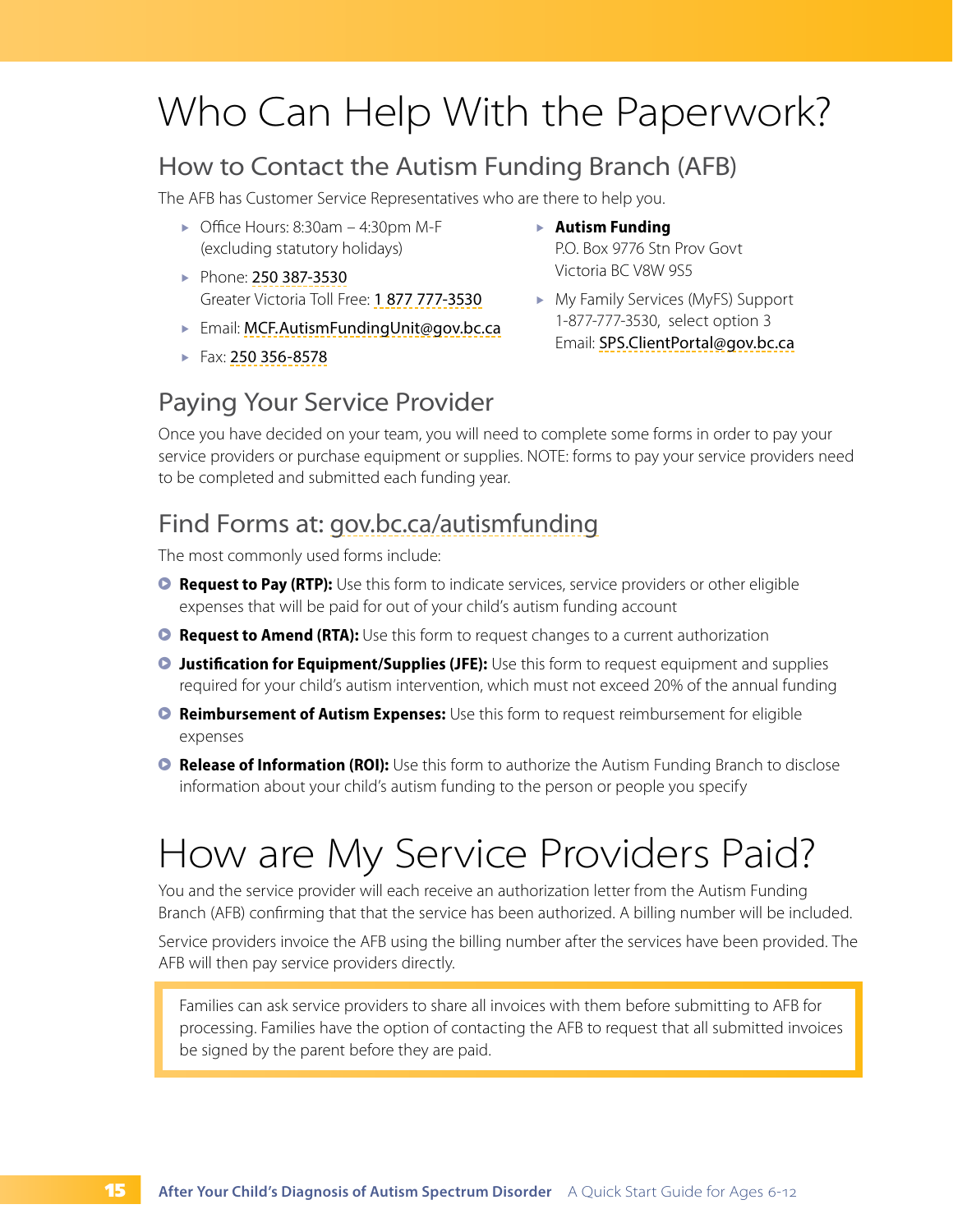### What Other Services Are Available in British Columbia?

MCFD **Children and Youth with Support Needs (CYSN)** Social Workers have specialized training and expertise to support families of children and youth with support needs.

Contact your CYSN Social Worker to find out about other respite and family support services and how you can access them. There are a variety of these services and your CYSN Social Worker can work with you to find the ones that fit the best for your child and family.

## Additional Financial Resources

### Provincial Funding

#### **Affordable Child Care Benefit**

This is a monthly payment to help eligible families with the cost of child care. If you are eligible for the Affordable Child Care Benefit and have a child that has a designated special need requiring extra support, you may be eligible for the Special Needs Supplement.

For more information visit [childcare.gov.bc.ca](http://childcare.gov.bc.ca)

Contact Autism Information Services BC if you need assistance in learning about these or any other additional services or resources. Call 1 844 878-4700 or visit [gov.bc.ca/autism](http://gov.bc.ca/autism)



### Federal Government Funding

#### **Disability Tax Credit**

This is a tax credit that is not income tested that you can claim when you file your income tax every year.

#### **Child Disability Benefit**

This is a monthly tax-free benefit in addition to the Canada Child Tax Benefit available to all families. This benefit is income tested and available to families who care for a child under the age of 18 who is eligible for the Disability Tax Credit.

#### **Registered Disability Savings Plan (RDSP)**

The RDSP is a federal initiative that helps parents save for the long term financial security of their child.

To receive and access the above federal programs, you will need a qualified professional to complete the T2201 Disability Tax Credit Certificate form and mail it to the Disability Tax Credit Unit at your tax centre.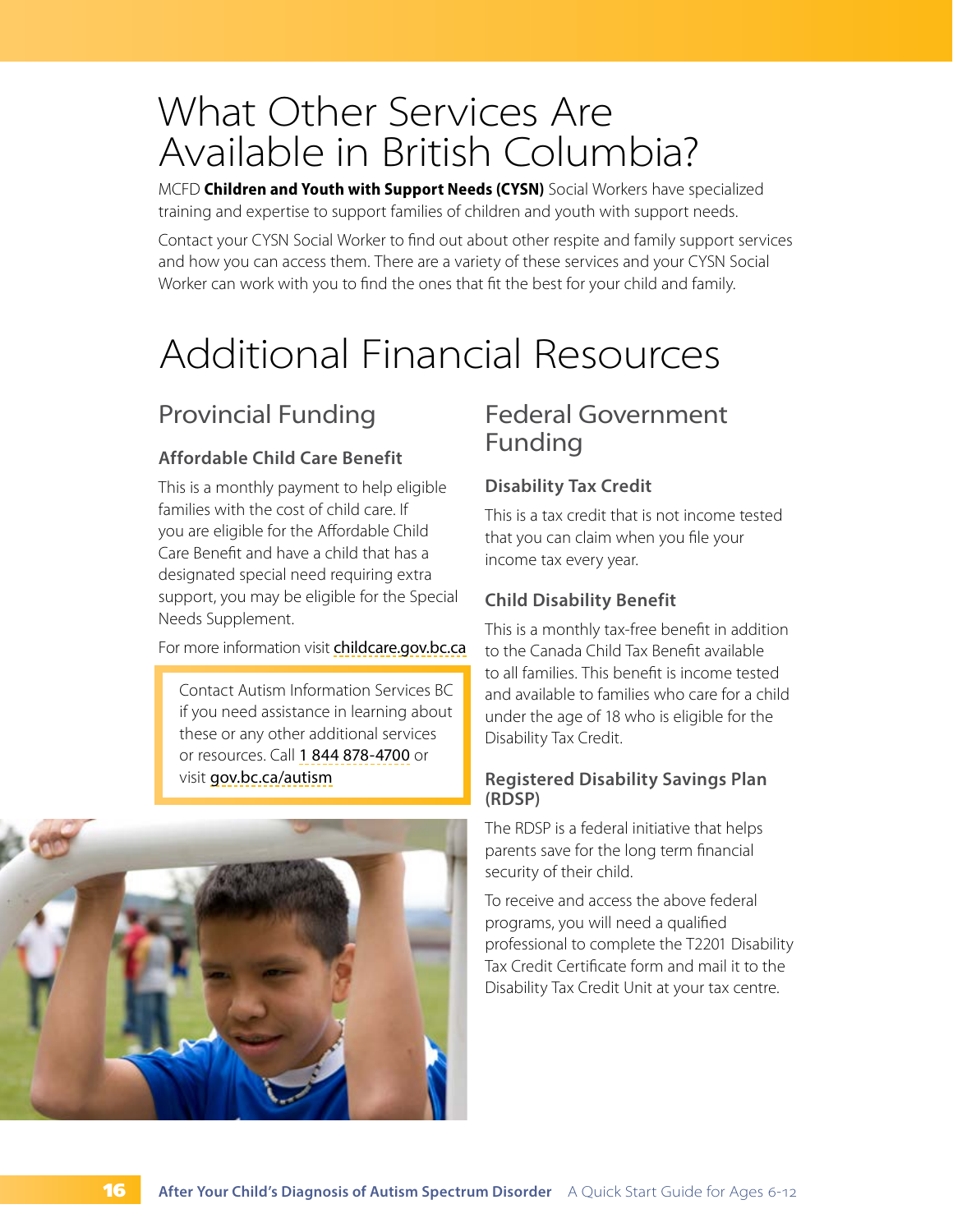## Support in the School System

For school-aged children, your Autism Funding is intended to cover a variety of services and resources outside of your child's school day.

Once children with ASD start school, they also benefit from the education programs and services that are available through the school system. School districts receive funding to provide in-school supports to children with extra learning needs.

Before your child starts to school, it is important to meet with your school team to start to plan for a successful transition. Once your child is in school, let the school team know about what services your child is receiving outside of school. Open communication with the school will allow the services between home and school to be collaborative and consistent.

### Additional School Resources

- **<b>D** POPARD (Provincial Outreach Program for Autism and Related Disorders): POPARD is a Ministry of Education service. It provides consultation, training and support services to all public and independent schools across BC, with a primary focus on increasing the capacity of school district staff to support students with Autism Spectrum Disorder (ASD). For more information, visit: [autismoutreach.ca](http://autismoutreach.ca)
- **SET-BC (Special Education Technology BC):** SET-BC is a BC Ministry of Education Provincial Resource Program established to support inclusive practices by assisting school districts in utilizing technology with students whose access to the curriculum is restricted by physical, sensory, communication or learning challenges. SET-BC provides districts with three tiers of services: district-based professional learning support, classroom-based student learning support, and individual student-based complex needs support. Visit [setbc.org](http://setbc.org)

### Additional Public Resources

**Child Development Centres** offer programs designed to support parents in a family-centred environment. They can help with assessment and referrals to child development health professionals and with services and supports for children's growth, development and learning.

**Health Link BC** has navigators, registered nurses, dieticians, exercise professionals, and pharmacists who can provide information on these topics. Call 8-1-1 to speak with Health Link BC.

**Provincial Deaf and Hard of Hearing Services (PDHHS)** is dedicated to supporting the diverse and multicultural goals of Deaf, Hard of Hearing and Deafblind individuals and their families within an ASL and English environment.

When your school-age child has an eligible diagnosis of ASD, the school district receives funding to assist with school support. For more details, visit [gov.bc.ca/autism](http://gov.bc.ca/autism) or call 1 844 878-4700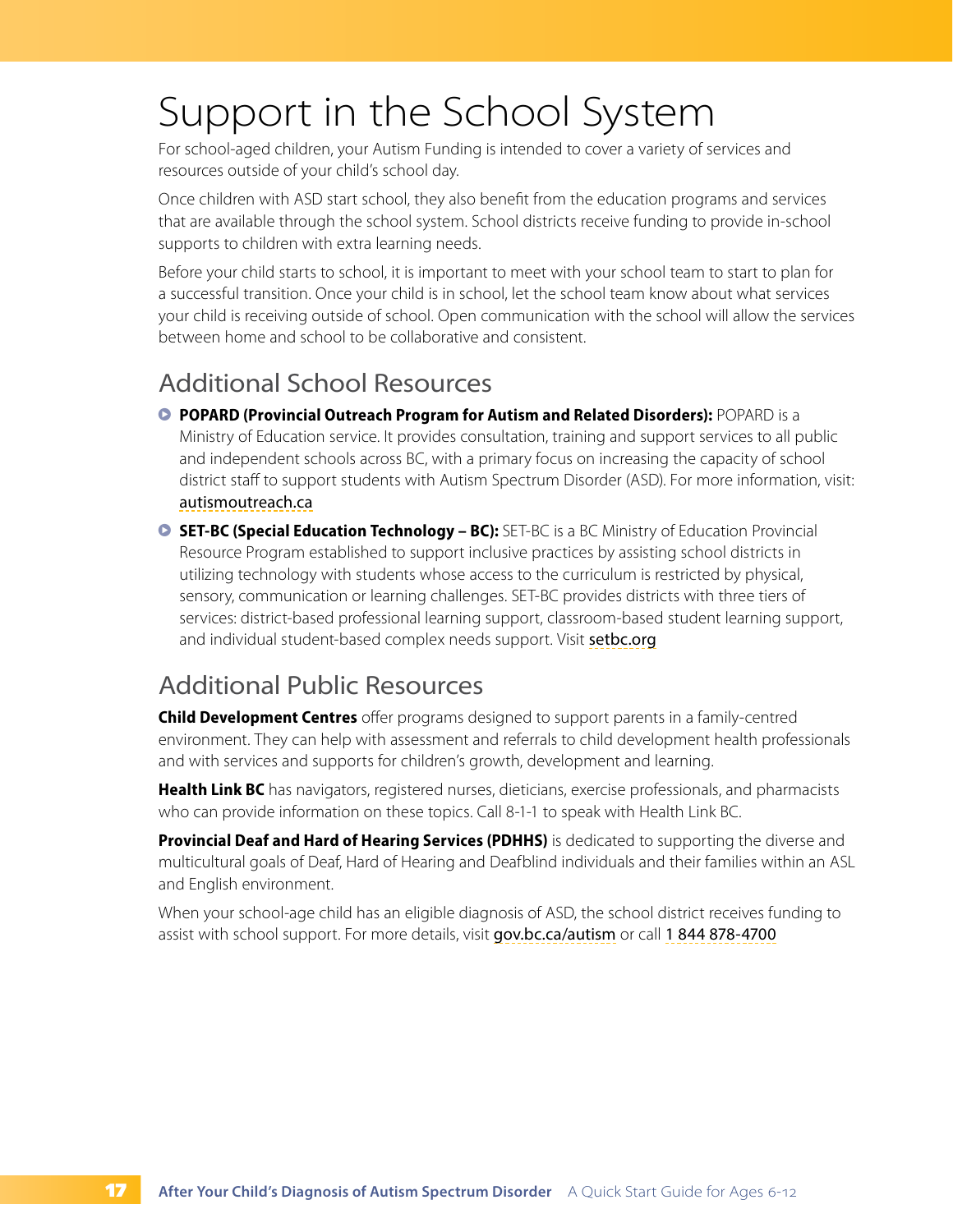### Continue to Learn About Autism and Your Child and Connect With Other Parents

As children with ASD develop and grow, parents may need new strategies for behaviour intervention approaches.

### Workshops, Training and Helpful Resources

Contact the following organizations to learn more about how to connect with other parents and find local workshops, conferences, information, tips, and research happening in your community and across B.C.



#### **ACT – Autism Community Training –**  [actcommunity.ca](http://actcommunity.ca)

ACT provides information and training relevant to the autism community internationally. The goal is to enable parents, professionals and para-professionals to support children and adults with Autism Spectrum Disorder to live productive, satisfying lives within their families and communities.

ACT provides a variety of live and online training.

To watch free on-line videos, click under the tab: "Autism Education"

ACT hosts the Autism Information Database (AID) and the BC Community Resources database.



#### **Autism BC –** [autismbc.ca](http://autismbc.ca)

A parent based and directed society that has worked to provide support to British Columbians affected by autism since 1975. They provide information and support to families with live and online training events.



#### **CANUCKS AUTISM NETWORK Canuck Autism Network –**  [canucksautism.ca](http://canucksautism.ca)

CAN provides year-round sports and recreation programs for children, teens, young adults and families living with autism, while increasing autism awareness and providing training in communities across British Columbia. In order to access programs, families can become CAN members for an annual fee of \$25 per individual.



#### **Pacific Autism Family Network**

#### **Pacific Autism Family Network (PAFN) –** [pacificautismfamily.com](http://pacificautismfamily.com)

PAFN's core purpose is to be a Knowledge Centre: bringing together state of the art resources for research, information, learning, assessment, treatment and support; and building capacity to address the lifespan needs of individuals with ASD and related disorders.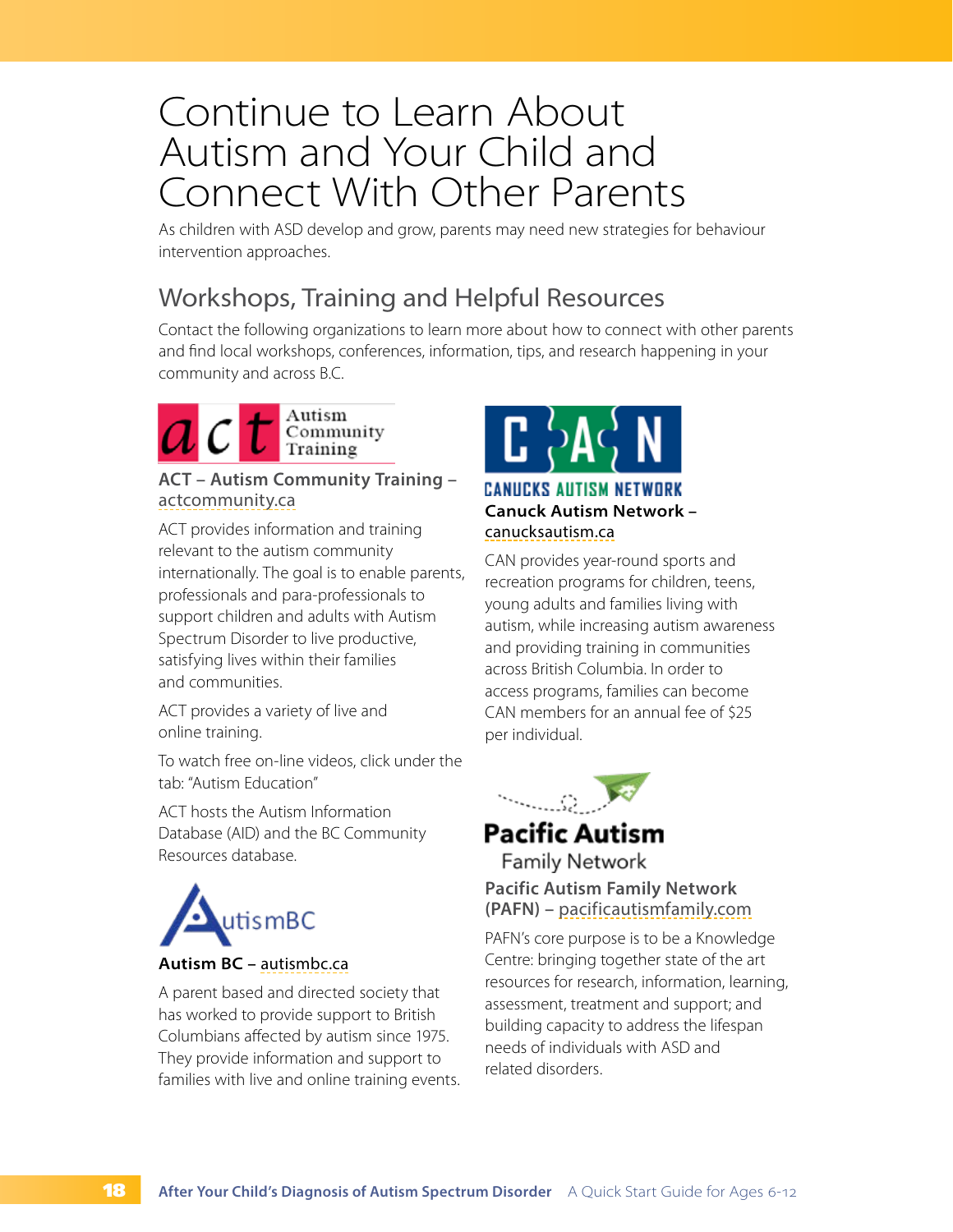

#### **Autism Support Network of BC –**  [autismsupportbc.ca](http://autismsupportbc.ca)

A parent-based organization that provides resources to families of those with ASD, including information, education and improved access to quality, scientificallyproven autism treatment.



#### **Family Support Institute of BC –**  [familysupportbc.com](http://familysupportbc.com)

FSI provides information, training, and province-wide networking to assist families and their communities to build upon and share their strengths. Directed by families, FSI assists and supports families who have a family member with a disability by connecting them with local FSI Resource Families.



#### **Inclusion BC –** [inclusionbc.org](http://inclusionbc.org)

A provincial federation whose members include people with developmental disabilities, families and community agencies. Inclusion BC is dedicated to advancing rights, promoting abilities and building awareness as we work to support full citizenship for all.

# DPARD

#### **POPARD –** [popard.ca](http://popard.ca)

B.C.'s Ministry of Education funds Provincial Outreach Program for Autism & Related Disorders (POPARD) to provide a number of services at no or minimal cost to schools in B.C. POPARD offers courses in autism for education professionals and families.

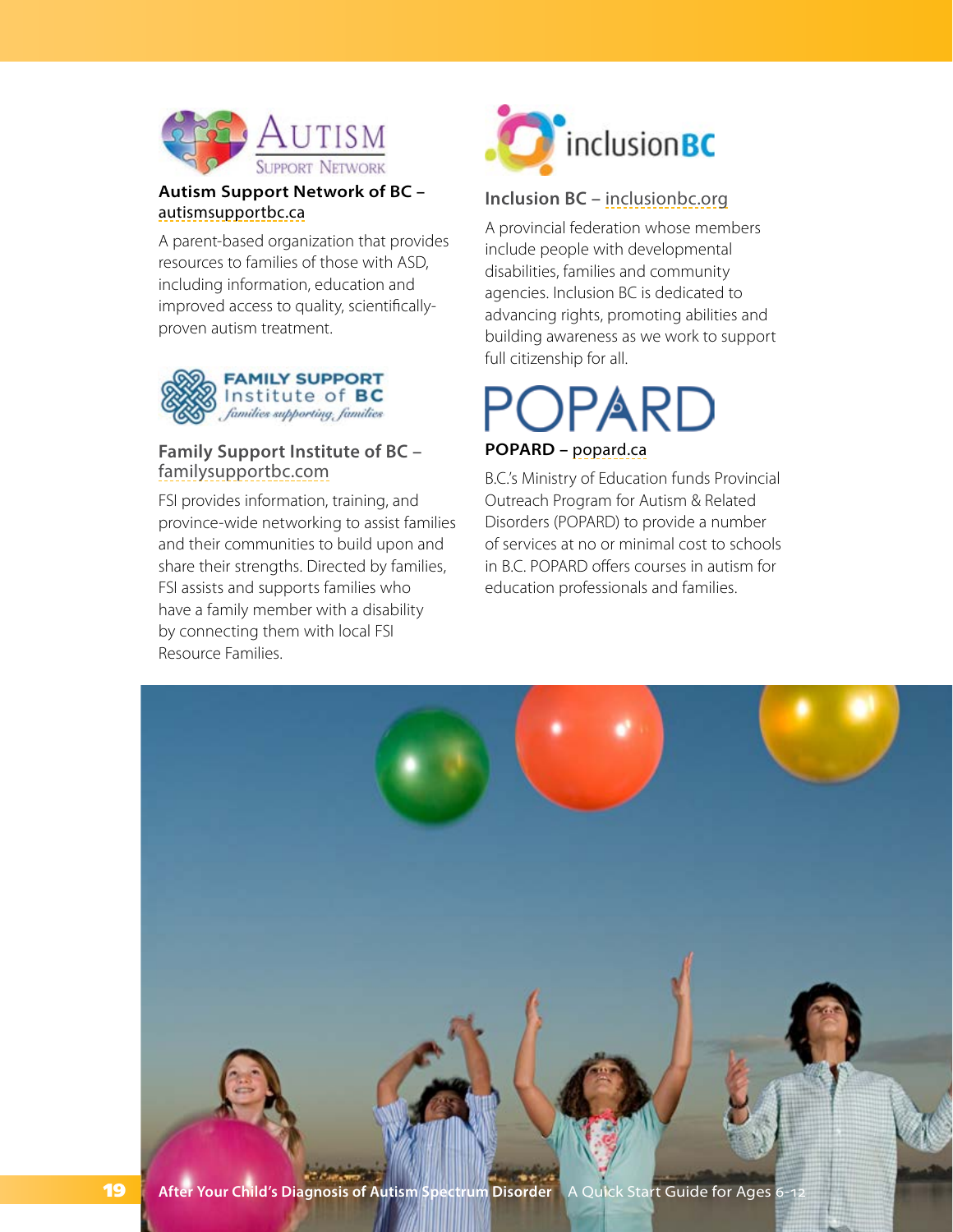| Today I Met With:                       |                |  |  |  |  |  |
|-----------------------------------------|----------------|--|--|--|--|--|
| My Child's<br>Strengths Are:            | Our Goals Are: |  |  |  |  |  |
| Services In My<br><b>Community Are:</b> | My Notes:      |  |  |  |  |  |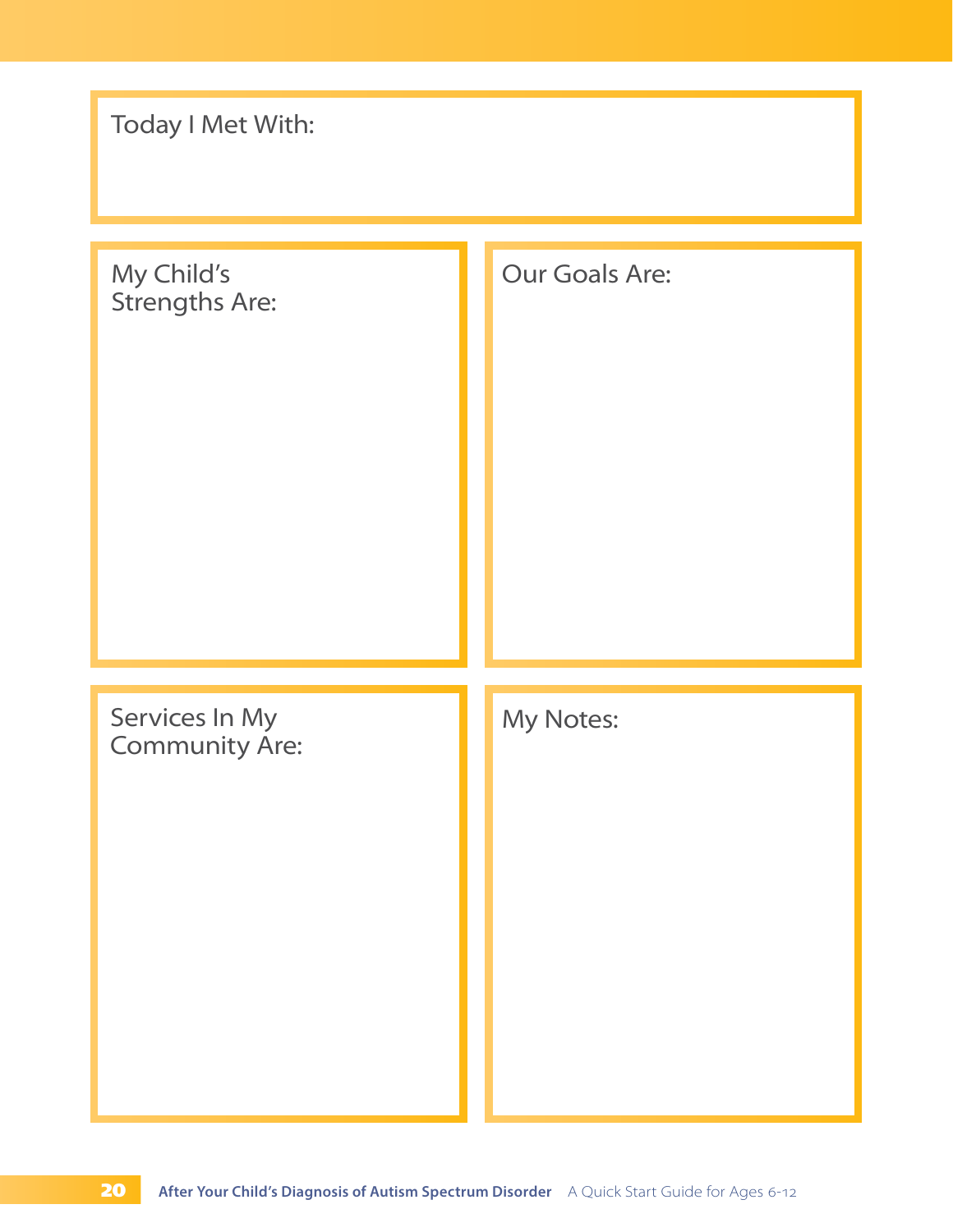| Notes: |  |  |
|--------|--|--|
|        |  |  |
|        |  |  |
|        |  |  |
|        |  |  |
|        |  |  |
|        |  |  |
|        |  |  |
|        |  |  |
|        |  |  |
|        |  |  |
|        |  |  |
|        |  |  |
|        |  |  |
|        |  |  |
|        |  |  |
|        |  |  |
|        |  |  |